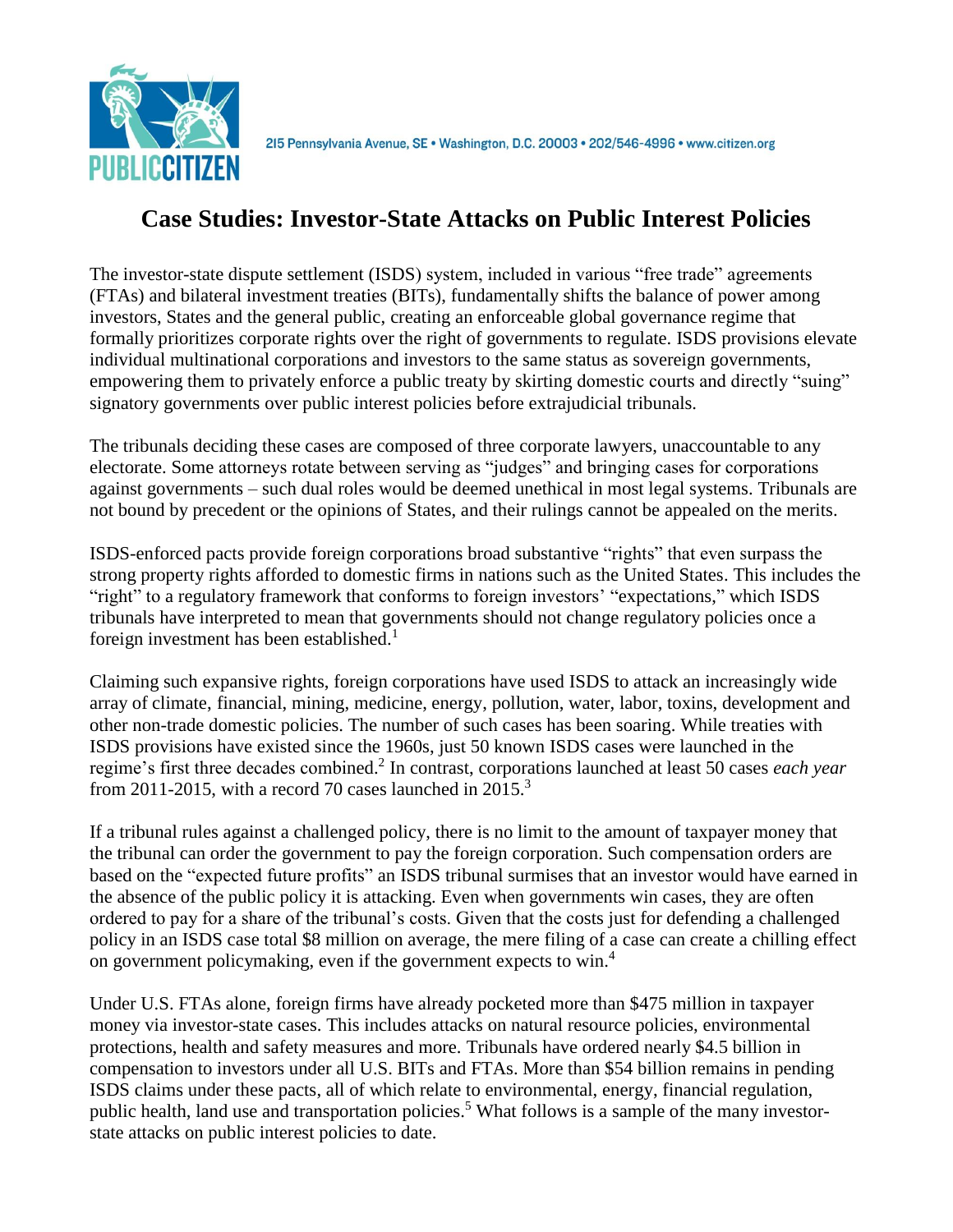### **Health: Medicines and Toxins**

#### **Ethyl v. Canada (ban of toxic fuel additive),** *settled (investor paid \$13 million, ban reversed)*

Ethyl Corporation, a U.S. chemical company, launched a NAFTA investor-state case in 1997 over a Canadian ban of MMT, a toxic gasoline additive used to improve engine performance.<sup>6</sup> MMT contains manganese − a known human neurotoxin.<sup>7</sup> Canadian legislators, concerned about MMT's public health and environmental risks, including its interference with emission-control systems, banned MMT's intra-provincial transport and importation in 1997.<sup>8</sup> Given that Canadian provinces have jurisdiction over most environmental matters, such actions are how a national ban of a substance could be enacted in Canada. When the law was being considered, Ethyl explicitly threatened that it would respond with a NAFTA challenge.<sup>9</sup> MMT is not used in most countries outside Canada. It is banned by the U.S. Environmental Protection Agency in reformulated gasoline.<sup>10</sup> Making good on its threat, Ethyl initiated a NAFTA claim against the toxics ban, arguing that it constituted a NAFTA-forbidden "indirect" expropriation of its assets.<sup>11</sup>

Though Canada argued that Ethyl did not have standing under NAFTA to bring the challenge, a NAFTA tribunal rejected Canada's objections in a June 1998 jurisdictional decision that paved the way for a ruling on the substance of the case.<sup>12</sup> Less than a month after losing the jurisdictional ruling, the Canadian government announced that it would settle with Ethyl. The terms of that settlement required the government to pay the firm \$13 million in damages and legal fees, post advertising saying MMT was safe, and reverse the ban on MMT.<sup>13</sup> As a result, today Canada depends largely on voluntary restrictions to reduce the presence of MMT in gas.<sup>14</sup>

#### **Eli Lilly v. Canada (medicine patents),** *dismissed*

Indiana-based Eli Lilly, the fifth-largest U.S. pharmaceutical corporation, challenged Canada's patent standards after Canadian courts invalidated the company's patents for Strattera and Zyprexa. (These drugs are used to treat attention deficit hyperactivity disorder (ADHD), schizophrenia and bipolar disorder.) Canadian federal courts applied Canada's promise utility doctrine to rule that Eli Lilly had failed to demonstrate or soundly predict that the drugs would provide the benefits that the company promised when applying for the patents' monopoly protection rights. The resulting patent invalidations paved the way for the production of less expensive, generic versions of the drugs. Eli Lilly's notice argued that Canada's entire legal basis for determining a patent's validity – that a pharmaceutical corporation should be required to verify its promises of a drug's utility in order to obtain a patent – is "arbitrary, unfair, unjust, and discriminatory." The company alleged that Canada's legal standard violated the NAFTA guarantee of a "minimum standard of treatment" for foreign investors and resulted in a NAFTA-prohibited expropriation.

On March 16, 2017, after years of high-profile campaigning from access-to-medicines advocates, the tribunal dismissed the claim. However, the grounds on which it based its dismissal allowed the tribunal to refrain from commenting on many of the substantive issues raised in the case, meaning it avoided ruling on the merits of using the specific ISDS claims alleged in this case to attack a country's patent regime.

Instead, the tribunal focused on procedural matters unique to this filing. Namely, the tribunal noted that under NAFTA, cases must be filed within three years of an alleged "government action" that an investor claims violated its NAFTA rights. Thus, the "alleged breach" in this case was not the previous change in Canadian patent law itself, but the Canadian courts' enforcement of the law that resulted in Eli Lilly's patents being invalidated. The tribunal then concluded that such court enforcement did not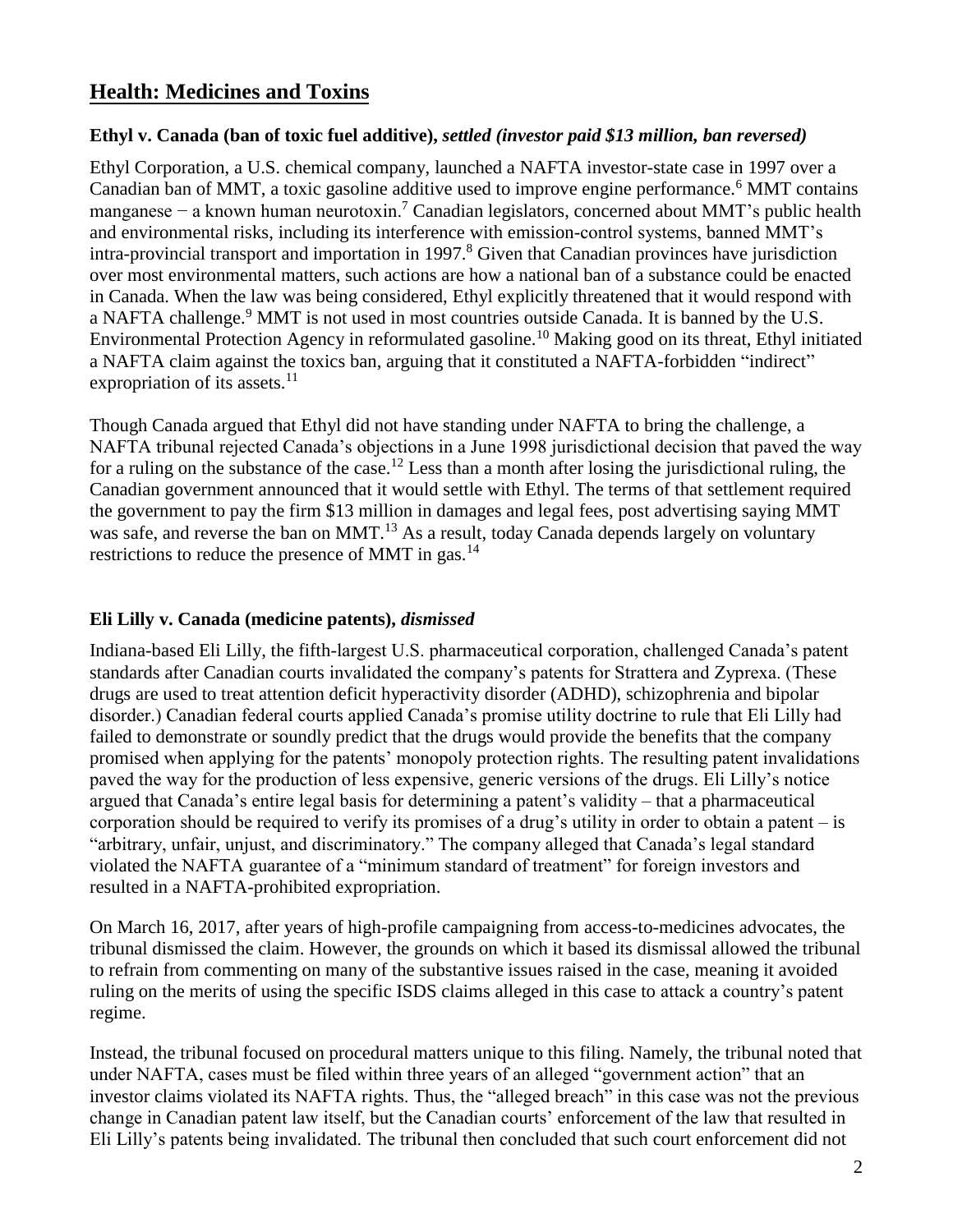constitute a "dramatic change" of the law. This fancy legal footwork allowed the tribunal to avoid having to weigh in on whether Canada's patent law violated its intellectual property obligations and whether that would have constituted a violation of the NAFTA-guaranteed minimum standard of treatment for investors or also whether the law change would constitute an expropriation of Eli Lilly's investment.

The tribunal ordered Eli Lilly to bear the US\$750,000 cost of the arbitration (the hourly fees of the three tribunalists, venue, travel costs, etc.) as well as 75 percent of Canada's legal fees. This means that this case that it "won" will cost Canada US\$1.2 million in tax dollars to pay its lawyers as well as the opportunity costs of those lawyers not being able to do other work for almost four years.<sup>15</sup>

## **Environment: Climate Change**

#### **Vattenfall v. Germany I (coal-fired electric plant/climate change),** *settled (environmental conditions rolled back)*

Vattenfall, a Swedish energy firm, launched a \$1.9 billion investor-state claim against Germany in 2009 under the Energy Charter Treaty over permits delays for a coal-fired power plant in Hamburg.<sup>16</sup> According to Vattenfall, delays of required government permits started when the state's environmental ministry established "very clear requirements" for the plant, due to "the reports of the Intergovernmental Panel on Climate Change having alerted the public to the impending climate change."<sup>17</sup> Public opposition to the proposed plant focused on prospective carbon emissions and water pollution. Further delays, according to Vattenfall, occurred when the Green Party – which opposed the plant on environmental grounds – formed a coalition with the Christian Democrats after state elections in 2008. After Vattenfall litigated in domestic courts, the coalition government issued the permits to Vattenfall, but with additional requirements to protect the Elbe River.<sup>18</sup>

Rather than comply with these requirements, Vattenfall launched its investor-state claim against Germany, arguing that Hamburg's environmental rules amounted to an expropriation and a violation of Germany's obligation to afford foreign investors "fair and equitable treatment."<sup>19</sup> In response, Michael Müller, then Germany's deputy environment minister, stated, "It's really unprecedented how we are being pilloried just for implementing German and European Union (EU) laws."<sup>20</sup> To avoid the uncertainty of a prospective investor-state tribunal ruling ordering payment of a massive amount of compensation, the German government reached a settlement with Vattenfall in 2010. The settlement obliged the Hamburg government to drop its additional environmental requirements and issue the contested permits required for the plant to proceed. The settlement also waived Vattenfall's earlier commitments to mitigate the coal plant's impact on the Elbe River.<sup>21</sup> Any monetary payment extracted from German taxpayers in the settlement has not been disclosed. Vattenfall's coal plant in Hamburg began operating in February  $2014.<sup>22</sup>$ 

#### **TransCanada v. United States (Keystone XL crude oil pipeline),** *arbitration never began*

In June 2016, the TransCanada Corporation launched an ISDS case under NAFTA demanding \$15 billion in compensation because the corporation's bid to build a pipeline was rejected by the U.S. government.<sup>23</sup> The \$15 billion claim was five times more than the \$3.1 billion that TransCanada said it already had invested in the pipeline project because the compensation demand included the future expected profits that TransCanada claimed it would have earned had the pipeline been allowed.<sup>24</sup>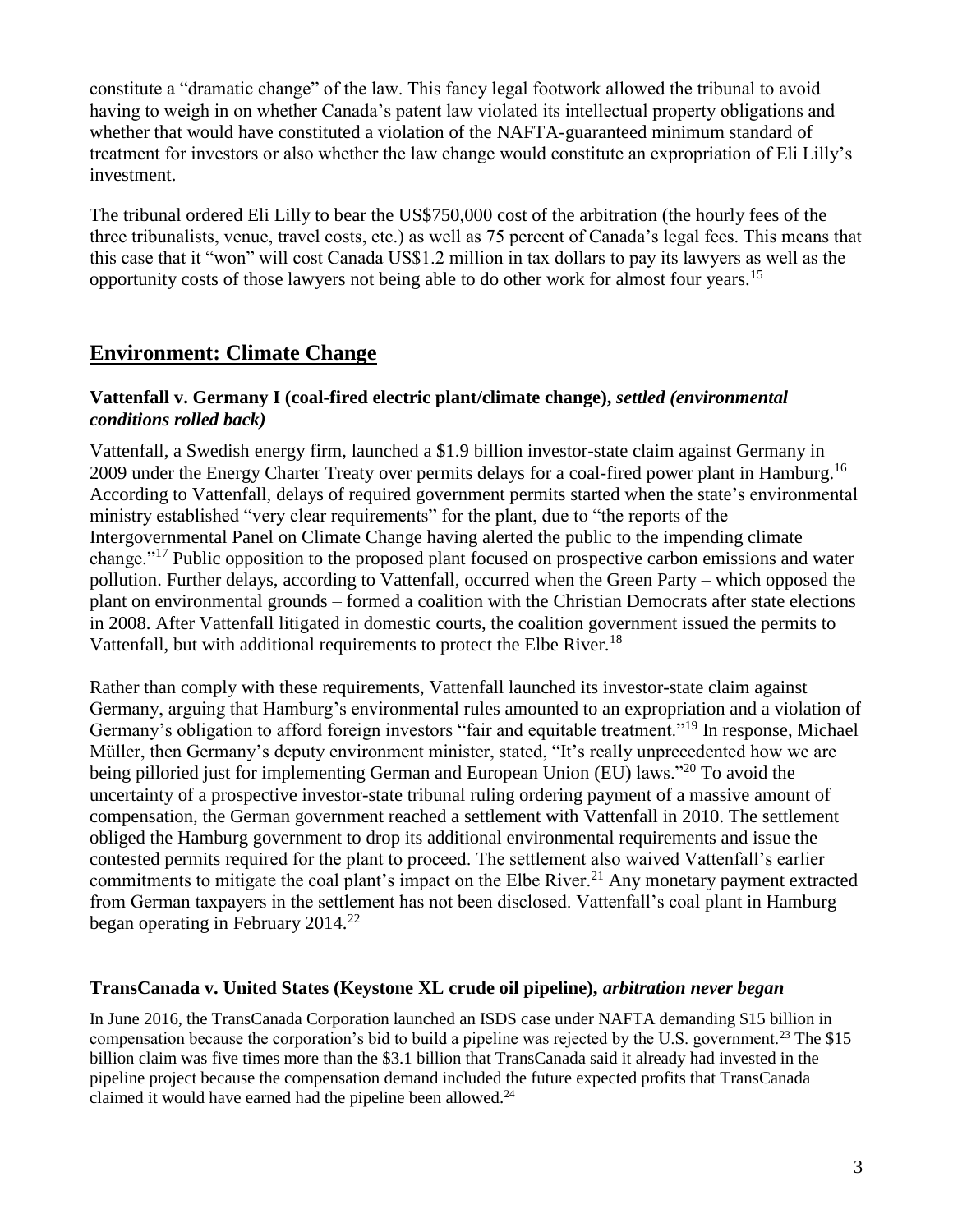The proposed 875-mile pipeline – called the Keystone XL – would transport to the U.S. Gulf Coast up to 830,000 barrels per day of highly-corrosive crude oil extracted from tar sands in Alberta, Canada. The pipeline would transport one of the dirtiest fossil fuels on the planet<sup>25</sup> across more than a thousand rivers, streams, lakes and wetlands<sup>26</sup> as it traverses six U.S. states.

Indigenous leaders, farmers, and ranchers in the path of the project stressed that a spill from the pipeline would threaten their lands and livelihoods.<sup>27</sup> Their concerns were bolstered by environmental and health experts who provided evidence during the course of various federal and state reviews of the project about how tar sands oil development in Alberta, Canada already has devastated the land and water of Canadian First Nations communities, released toxic chemicals that poisoned and sickened these communities<sup>28</sup> and threatened local species of fish and wildlife.<sup>29</sup>

The pipeline also raises significant concerns with respect to its climate impacts. If the pipeline were completed, it would create new demand for intensified carbon-intensive tar sands extraction and processing as the purpose of the pipeline was to transport the tar-sands oil to U.S. Gulf Coast refineries for processing so finished product could be exported into the global market.<sup>30</sup>

The November 2015 decision by the U.S. government not to approve the pipeline project came after tens of thousands of citizens in the states that would be affected and by environmental activists nationwide had worked for six years to demonstrate that the pipeline was not in the national interest and would pose serious health and environmental risks.

In January 2016, just two months after the U.S. government's decision to reject the pipeline, TransCanada filed notice of intent to start an ISDS case under NAFTA. It simultaneously filed a case in U.S. federal court, claiming that the decision to reject the pipeline was unconstitutional because only Congress, not the president, has authority to make such a decision.<sup>31</sup>

In its ISDS notice of arbitration, TransCanada claimed the United States had violated four different investor rights provided by NAFTA. First, it claimed that the U.S. government violated the "minimum standard of treatment" standard, arguing that the U.S. government led TransCanada to develop "reasonable expectations" that the Obama administration would approve the pipeline, only to ultimately reject it. The company noted that, while in 2010 the U.S. State Department was "inclined" to approve the project, subsequently "politicians and environmental activists ... continued to assert that the pipeline would have dire environmental consequences," which ultimately led the Obama administration to reject it for "symbolic reasons, not because of the merits."<sup>32</sup>

TransCanada also alleged that disapproval of the project violated the NAFTA investor protection against "indirect expropriation", arguing that the pipeline "substantially deprived" the company of its investment in the project." TransCanada also claimed violations of NAFTA's "national treatment" standard, claiming that the United States treated the Canadian firm worse than it treated U.S. firms, and of NAFTA's "most-favored nation" standard, claiming that the United States treated the Canadian firm worse than other international pipeline companies. These latter claims were lodged despite the fact that no other company would be permitted to build the pipeline.

In his first week as president in January 2017, Donald Trump signed an executive order inviting TransCanada to submit a new application for approval of the pipeline's construction. ISDS rules would have permitted TransCanada to continue to pursue compensation via ISDS for lost revenue it claims was caused by the project's delay even after receiving a permit. However, on February 28, 2017, the company suspended its case for 30 days, which coincided precisely with the time period by which the U.S. State Department was to make a final decision on the new permit application.<sup>33</sup>

During that 30 day period, on March 4, 2017, the White House clarified that a previous Trump executive order calling for pipelines to be constructed with American-made steel and pipe would not apply to the Keystone XL.<sup>34</sup> Shortly thereafter, the State Department issued the permit.<sup>35</sup> TransCanada then announced that it would discontinue its NAFTA ISDS case.<sup>36</sup> Various news outlets reported that close observers suspected that the quick permit approval and the Buy American steel/pipe waiver that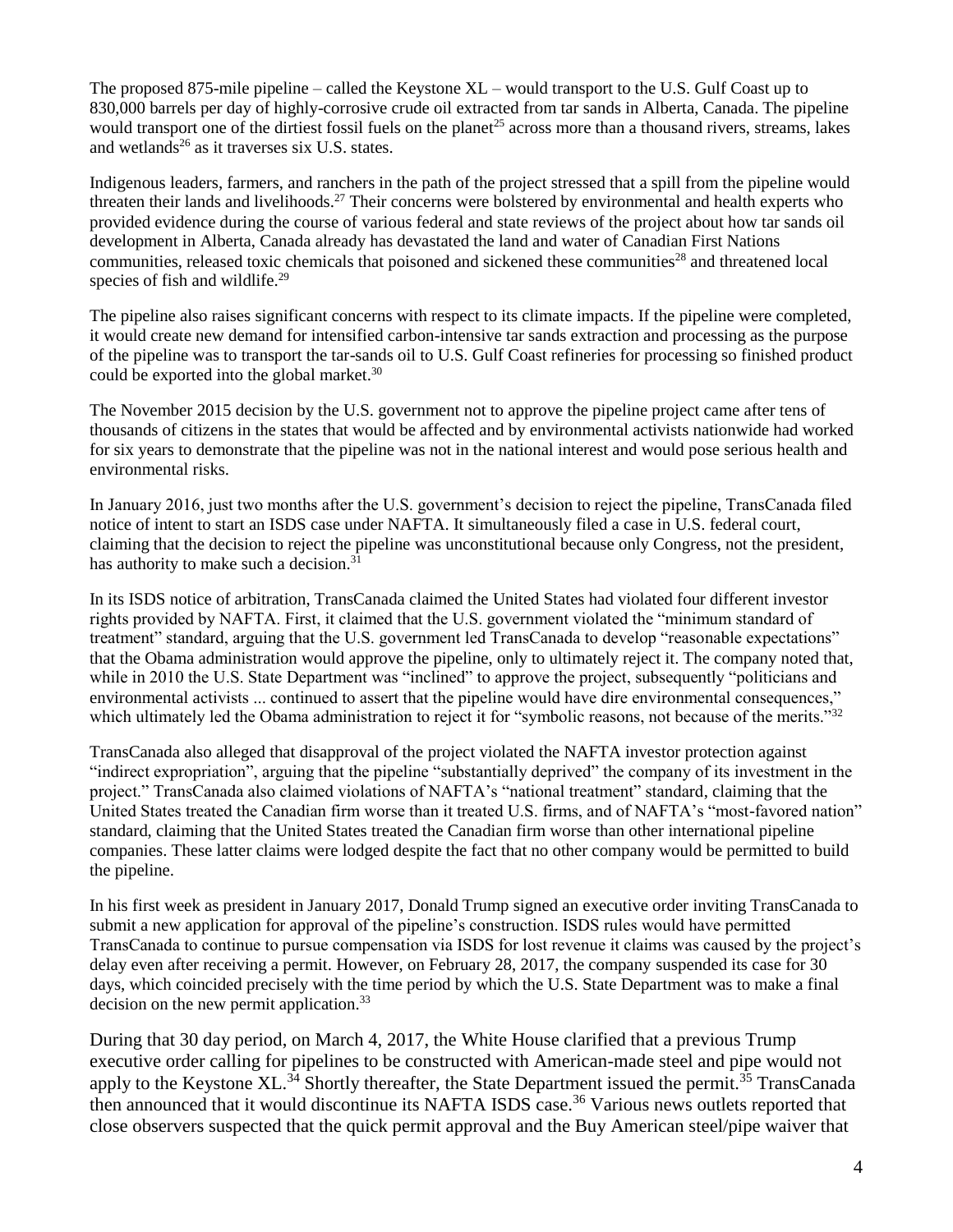blessed TransCanada's use of foreign steel and piping were likely the "settlement" price extracted from the Trump administration by TransCanada for dropping its NAFTA claim.

### **Energy and Public Safety**

#### **Vattenfall v. Germany II (nuclear energy)***, pending*

In May 2012, Vattenfall launched a second investor-state claim under the Energy Charter Treaty against Germany, demanding a reported \$5 billion in taxpayer compensation for Germany's decision to phase out nuclear power.<sup>37</sup> The government made that decision in response to widespread German public opposition to nuclear power generation in the wake of Japan's 2011 Fukushima nuclear power disaster. The German Parliament amended the Atomic Energy Act to roll back a 2010 extension of the lifespan of nuclear plants, and to abandon the use of nuclear energy by  $2022^{38}$ 

Vattenfall claims Germany's policy change violates its obligations to foreign investors under the Energy Charter Treaty. Press reports and inquiries from the German Parliament indicate that the corporation is demanding about 4.7 billion euros (more than \$5 billion) from German taxpayers for claimed losses relating to two Vattenfall nuclear plants affected by the phase-out.<sup>39</sup> Though Germany attempted to halt Vattenfall's claim as one "manifestly without merit," the investor-state tribunal decided in 2013 to allow the claim to proceed. $40$  It is pending.

#### **Lone Pine v. Canada (fracking)***, pending*

In September 2013, Lone Pine Resources, a U.S.-based oil and gas exploration and production company, launched a \$241 million challenge against Canada under NAFTA to challenge Quebec's suspension of oil and gas exploration permits for deposits under the St. Lawrence River as part of a wider moratorium on the controversial practice of hydraulic fracturing, or fracking.<sup>41</sup> The provincial government had declared a moratorium in 2011 so as to conduct an environmental impact assessment of the extraction method widely known for leaching chemicals and gases into groundwater and the  $air<sup>42</sup>$ 

Lone Pine had plans and permits to engage in fracking on over 30,000 acres of land directly beneath the St. Lawrence Seaway – the province's largest waterway.<sup>43</sup> According to Lone Pine, the moratorium contravened NAFTA's protection against expropriation and guarantee of a "minimum standard of treatment."<sup>44</sup> The case is pending.

#### **Occidental Petroleum v. Ecuador (oil concession)***, investor win (awarded \$2.3 billion; reduced to \$1.4 billion after partial annulment)*

In 2006, Occidental Petroleum Corporation (Oxy) launched a claim against Ecuador under the U.S.- Ecuador BIT after the government terminated an oil concession due to the U.S. oil corporation's breach of the contract and Ecuadorian law.<sup>45</sup> Oxy illegally sold 40 percent of its production rights to another firm without government approval, despite a provision in the concession contract stating that sale of Oxy's production rights without government pre-approval would terminate the contract.<sup>46</sup> The contract explicitly enforced Ecuador's hydrocarbons law, which protects the government's prerogative to vet companies seeking to produce oil in its territory – a particular concern in the environmentally sensitive Amazon region where Oxy was operating.<sup>47</sup> Oxy launched its BIT claim two days after the Ecuadorian government terminated the oil concession, claiming that the government's enforcement of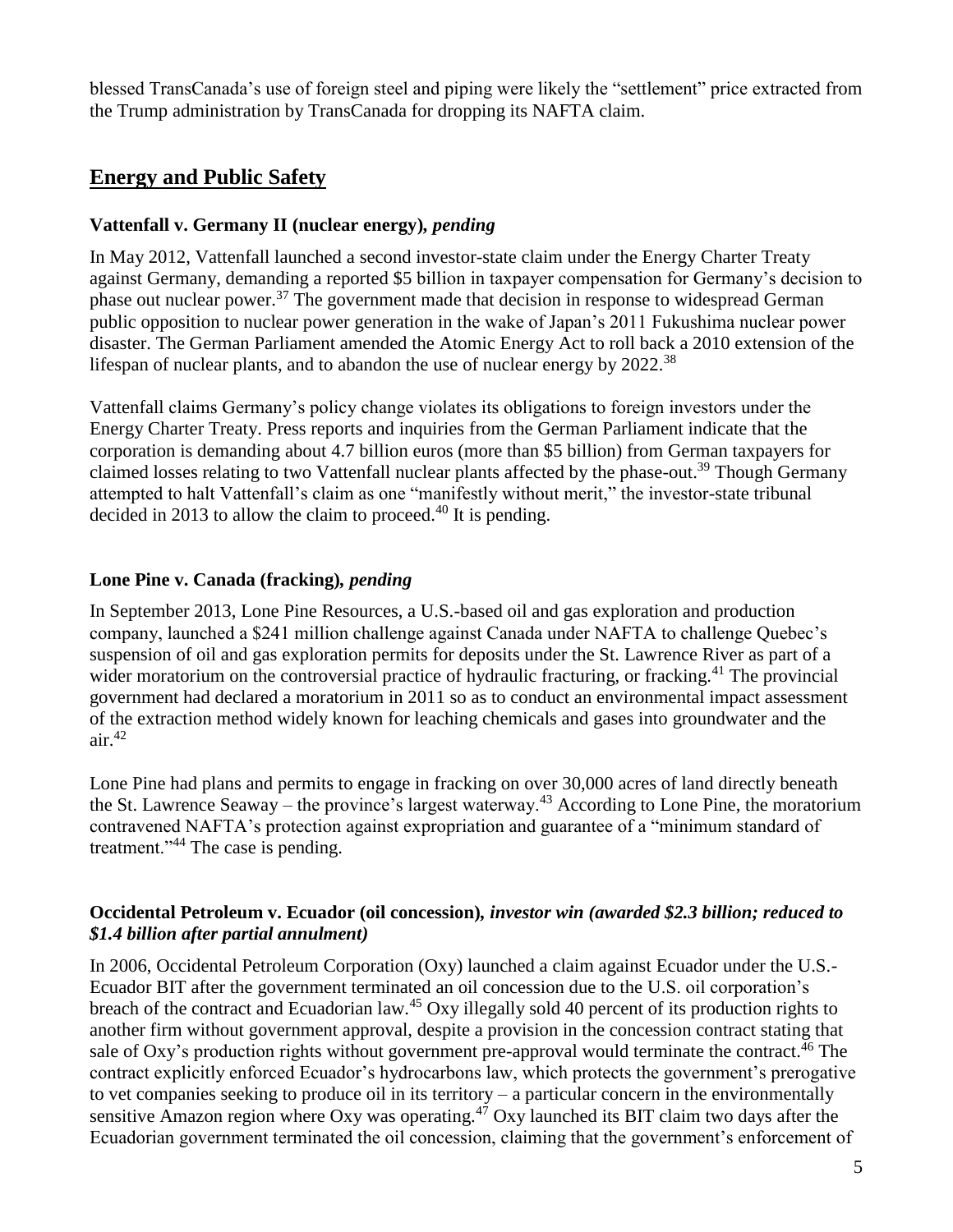the contract terms and hydrocarbons law violated its BIT commitments, including the obligation to provide the firm "fair and equitable treatment."<sup>48</sup>

The tribunal acknowledged that Oxy had broken the law,<sup>49</sup> that the response of the Ecuadorian government (forfeiture of the firm's investment) was lawful, and that Oxy should have expected that response.<sup>50</sup> But the tribunal then concocted a new obligation for the government (one not specified by the BIT itself) to respond proportionally to Oxy's legal breach as part of the "fair and equitable treatment" requirement. Deeming themselves the arbiters of proportionality, the tribunal determined that Ecuador had violated the novel investor-state obligation.<sup>51</sup>

The tribunal majority ordered Ecuador to pay Oxy \$2.3 billion (including compound interest) – one of the largest investor-state awards to date.<sup>52</sup> To calculate this penalty, the tribunal estimated the amount of future profits that Oxy would have received from full exploitation of the oil reserves it had forfeited due to its legal breach, including profits from not-yet-discovered reserves.<sup>53</sup> Using logic that a dissenting tribunalist described as "egregious," the tribunal determined that the damages should be based on the entire value of Oxy's original contract even though the firm had sold a 40 percent share – because the sale violated Ecuadorian law and therefore could not be recognized in determining the values in the case.<sup>54</sup> The tribunal also arbitrarily concluded that Ecuador was 75 percent responsible for the conflict and thus should pay 75 percent of the projected losses to Oxy.<sup>55</sup> Ecuador filed a request for annulment of the award, raising four different arguments regarding why the tribunal's decision to grant jurisdiction over the case in the first instance – and thus the entire \$2.3 billion award - should be annulled.<sup>56</sup> In 2015, an annulment committee rejected all four of Ecuador's arguments.<sup>57</sup> However, based on the logic of the dissenting tribunalist that it was outrageous to order Ecuador to pay Oxy damages for the 40 percent share of the investment that it had sold away, the annulment committee partially annulled the award – reducing the damages that had been based on the 40 percent share that had been sold. The committee's ruling means that the original award of \$2.3 billion (including compound interest) was reduced to \$1.4 billion – still an enormous amount for Ecuador to pay Oxy over a conflict arose from Oxy selling unauthorized rights under a contract that explicitly stipulated that doing so could cause forfeiture of Oxy's investment.

### **Environment: Toxic Pollution**

#### **Chevron v. Ecuador (Amazonian oil pollution),** *pending*

In 2009, Chevron Corporation – one of the largest U.S. oil corporations – launched a case against Ecuador under the U.S.-Ecuador BIT seeking to evade payment of a multi-billion dollar court ruling against the company for widespread pollution of the Amazon rainforest.<sup>58</sup> For 26 years, Texaco, later acquired by Chevron, performed oil operations in Ecuador. Ecuadorian courts have found that during that period the company dumped billions of gallons of toxic water and dug hundreds of open-air oil sludge pits in Ecuador's Amazon,<sup>59</sup> poisoning the communities of some 30,000 Amazon residents, including the entire populations of six indigenous groups (one of which is now extinct).<sup>60</sup> After a legal battle spanning two decades and two countries, in November 2013 Ecuador's highest court upheld prior rulings against Chevron for contaminating a large section of Ecuador's Amazon and ordered the corporation to pay \$9.5 billion to provide desperately needed clean-up and health care to afflicted indigenous communities.<sup>61</sup>

Instead of abiding by the rulings, Chevron asked an investor-state tribunal to challenge the decision produced by Ecuador's domestic legal system. Chevron has asked the tribunal to order Ecuador's taxpayers to hand over to the corporation any of the billions in damages it might be required to pay to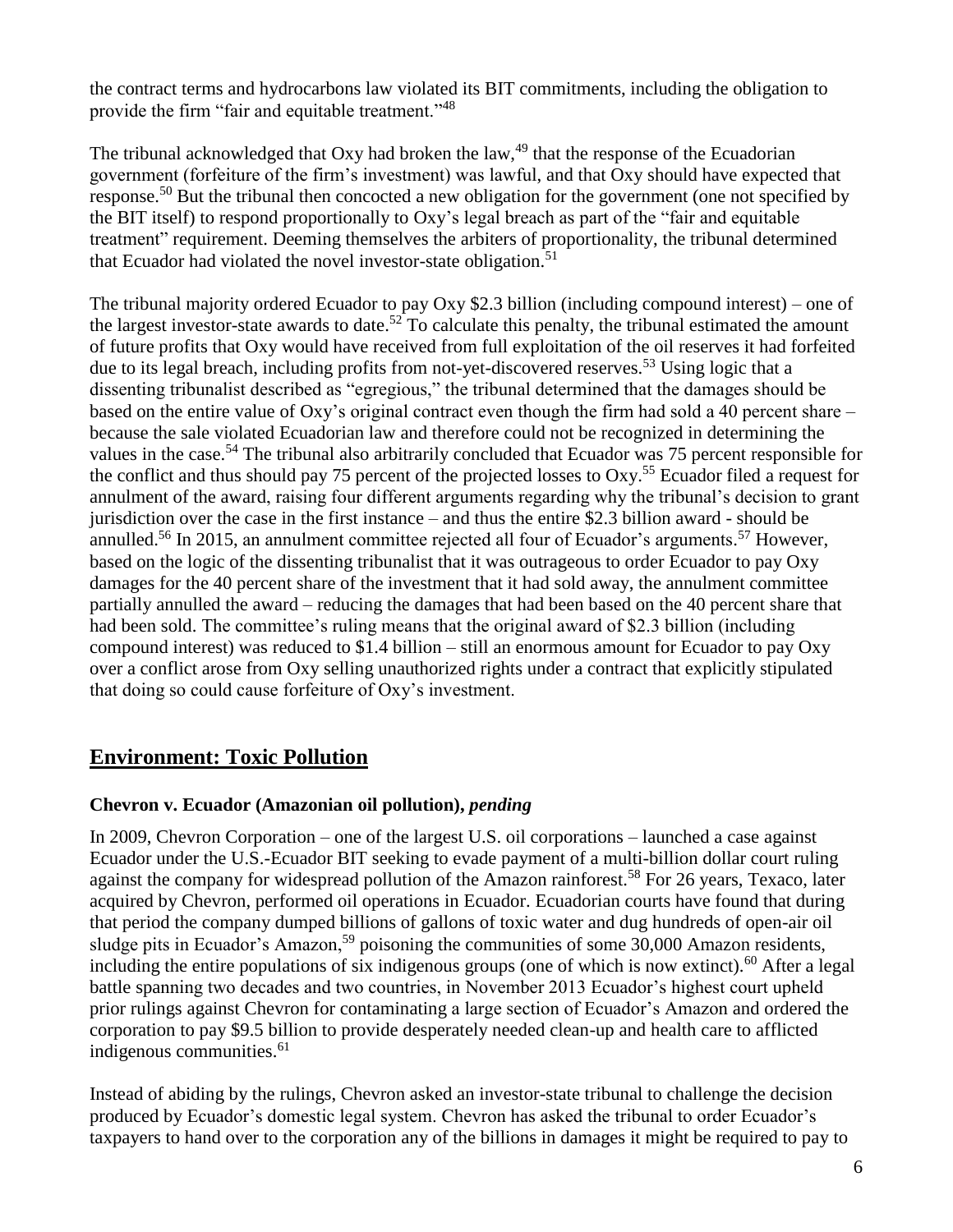clean up the still-devastated Amazon, plus all the legal fees incurred by the corporation in its investorstate pursuit.<sup>62</sup> In its investor-state claim, Chevron is seeking to re-litigate key aspects of the lengthy domestic court case, including whether the effected communities even had a right to sue the corporation. Chevron is claiming that its special foreign investor rights under the BIT have been violated.<sup>63</sup> This, despite the fact that Texaco's investment in Ecuador ended in 1992,<sup>64</sup> the BIT did not take effect until 1997,<sup>65</sup> and the BIT is not supposed to apply retroactively to cover past investments.<sup>66</sup>

The investor-state tribunal in this case has granted several of Chevron's requests. It has ordered Ecuador's government to violate its own Constitution and block enforcement of a ruling upheld on appeal in its independent court system.<sup>67</sup> And in a decision in September 2013, the tribunal took it upon itself to offer an interpretation of the Ecuadorian Constitution, which conflicted with that of Ecuador's own high court, and declare that rights granted by Ecuadorian law do not actually exist.<sup>68</sup> The tribunal has not yet concluded its findings, and a final decision is pending.

#### **Renco v. Peru (metal smelter pollution),** *dismissed with new case pending*

Renco Group, a corporation owned by one of the wealthiest people in the United States, Ira Rennert, demanded \$800 million from the government of Peru. The corporation claimed that the Peruvian government violated the U.S.-Peru FTA by not granting an extension on the firm's overdue commitment to clean up environmental contamination. Doe Run Peru, Renco's Peruvian subsidiary, failed to meet its environmental clean-up commitments under the terms of a 1997 privatization of a metal smelting operation in La Oroya, Peru – one of the world's most polluted sites. The Peruvian government granted two extensions past the 2007 date by which Doe Run was to have built a sulfur oxide treatment facility – a commitment that the corporation repeatedly failed to fulfill.

In 2007 and 2008, Doe Run was challenged in class action lawsuits filed in Missouri courts, the firm's state of incorporation. The suits demanded compensation and medical assistance for La Oroyan children that had been injured by toxic emissions from the smelter since its acquisition by Renco.<sup>69</sup> In 2010, the company launched an \$800 million investor-state claim against Peru under the FTA. The company claimed a violation of fair and equitable treatment, blamed Peru for not granting a *third* extension to comply with its unfulfilled 1997 environmental commitments, and demanded that Peru, not Renco, should have assumed liability for the Missouri cases.

Some analysts believed that Renco used the investor-state claim to derail the Missouri-based lawsuit seeking compensation for La Oroya's children. Renco previously had tried three times to remove the case to federal court from the Missouri courts, where the jury pool was likely to be skeptical of the company after highly publicized incidents of pollution in Missouri. Renco had failed each time. But one week after launching its investor-state claim, Renco tried a fourth time to remove the case to federal courts and succeeded. The same judge that had denied the previous requests now granted it, citing the ISDS claim under the Peru FTA as the reason given federal legislation on arbitration would newly apply because of the ISDS claim.

In July 2016, after six years of costly litigation with the three ISDS tribunalists charging hundreds of dollars per hour in addition to Peru paying for its defense lawyers, the tribunal dismissed Renco's claim. Oddly, it did so based on a jurisdictional issue it could have decided years earlier. The tribunal determined that it did not have jurisdiction over the case because the company had failed to comply fully with an FTA requirement that it had to waive certain domestic litigation rights to proceed with an ISDS claim.<sup>70</sup>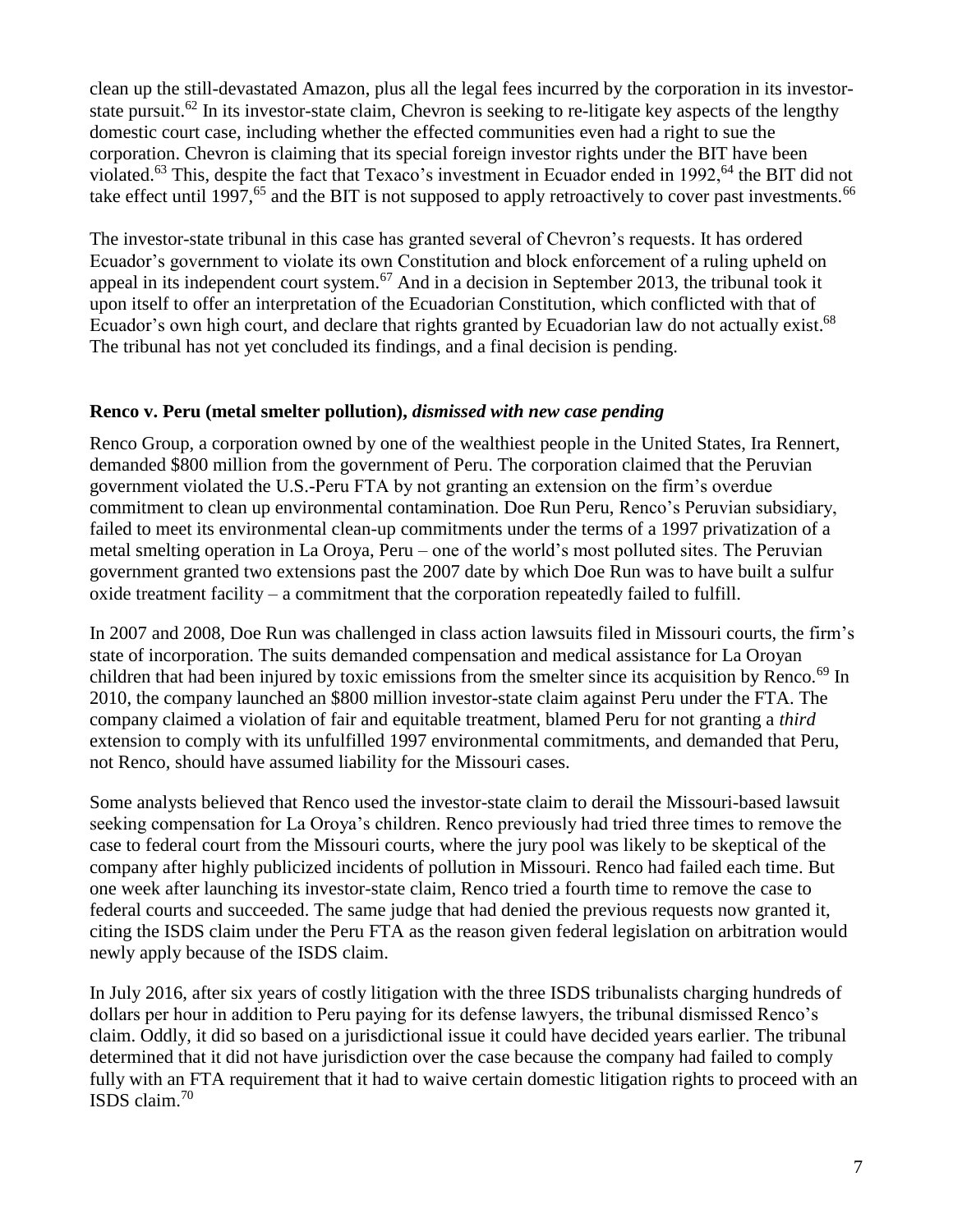However, the tribunal ruled that the Peruvian government and the corporation must split the costs of arbitration as well as each bearing its own legal costs. This means a \$8.39 million bill for Peru despite the case being dismissed and the grounds for dismissal being that the corporation failed to meet the technical rules for pursuing an ISDS claim. $<sup>71</sup>$ </sup>

At the time of the decision, Renco stated that "the Tribunal's decision is an insignificant victory for Peru," immediately threatening to refile the same claims after resolving the technicality upon which the case was dismissed.<sup>72</sup>

In August 2016, Renco made good on its threat and filed a new Notice of Intent to restart an ISDS case on the same matters.<sup>73</sup>

#### **Metalclad v. Mexico (toxic waste),** *investor win (awarded \$16.2 million)*

In 1997 Metalclad Corporation, a U.S. waste management firm, launched a NAFTA investor-state dispute against Mexico over the decision of Guadalcazar,  $^{74}$  a Mexican municipality, not to grant a construction permit for expansion of a toxic waste facility amid concerns of water contamination and other environmental and health hazards.<sup>75</sup> Studies indicated that the site's soils were very unstable, which could permit toxic waste to infiltrate the subsoil and carry contamination via deeper water sources.<sup>76</sup> The local government had already denied similar permits to the Mexican firm from which Metalclad acquired the facility.<sup>77</sup> Metalclad argued that the decision to deny a permit to it, as a foreign investor operating under NAFTA's investor rights, amounted to expropriation without compensation, and a denial of NAFTA's guarantee of "fair and equitable treatment."<sup>78</sup>

The tribunal ruled in favor of the firm, ordering Mexico to compensate Metalclad for the diminution of its investment's value.<sup>79</sup> The order to compensate for a "regulatory taking" was premised on the tribunal's finding that the denial of the construction permit unless and until the site was remediated amounted to an "indirect" expropriation.<sup>80</sup> The tribunal also ruled that Mexico violated NAFTA's obligation to provide foreign investors "fair and equitable treatment,"<sup>81</sup> because the firm was not granted a "transparent and predictable" regulatory environment.<sup>82</sup> The decision has been described as creating a duty under NAFTA for the Mexican government to walk a foreign investor through the complexities of municipal, state and federal law and to ensure that officials at different levels never give different advice.<sup>83</sup> After a Canadian court slightly modified the compensation amount ordered by the investor-state tribunal,  $84$  Mexico was required to pay Metalclad more than \$16 million.

#### **S.D. Myers v. Canada (toxic waste),** *investor win (awarded \$5.6 million)*

In 1998 S.D. Myers, a U.S. waste treatment company, launched a NAFTA investor-state challenge against a temporary Canadian ban on the export of a hazardous waste called polychlorinated biphenyls (PCB).<sup>85</sup> Canada banned exports of toxic waste to the United States absent explicit permission from the U.S. Environmental Protection Agency. And, as a signatory to the Basel Convention on the Control of Transboundary Movements of Hazardous Wastes and their Disposal, Canadian policy generally limited exports of toxic waste.<sup>86</sup> Meanwhile, the U.S. Toxic Substances Control Act banned imports of hazardous waste, with limited exceptions such as waste from U.S. military bases.<sup>87</sup> The U.S. Environmental Protection Agency has determined that PCBs are harmful to humans and toxic to the environment.<sup>88</sup> However, in 1995 the U.S. Environmental Protection Agency decided to allow S.D. Myers and nine other companies to import PCBs into the United States for processing and disposal.<sup>89</sup> Canada issued a temporary ban on PCB shipment, seeking to review the conflicting laws and regulations and its obligations under the Basel Convention.<sup>90</sup> S.D. Myers argued that the Canadian ban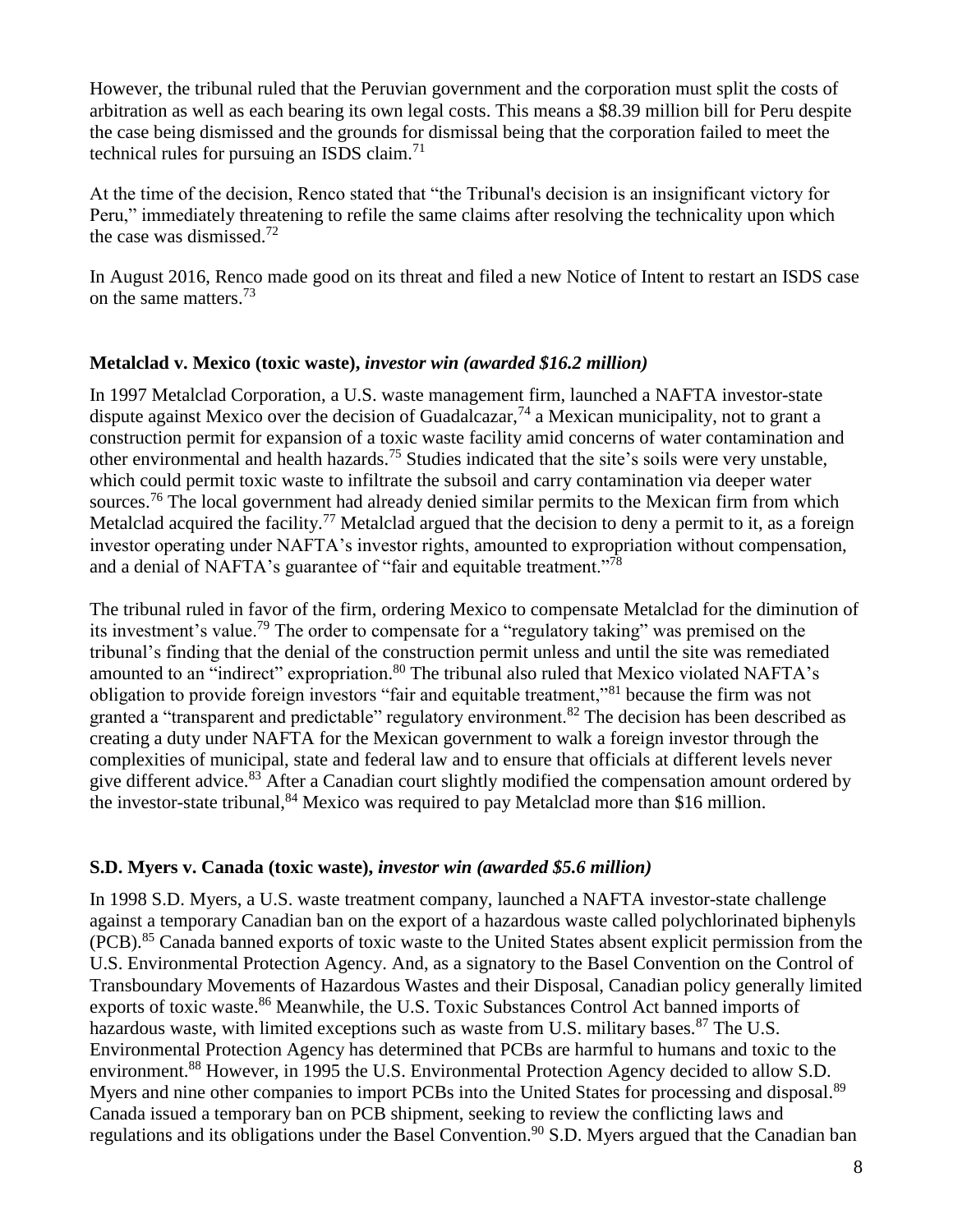constituted "disguised discrimination," was "tantamount to an expropriation" and violated NAFTA's prohibition of performance requirements and obligation to afford a "minimum standard of treatment<sup>"91</sup>

A tribunal upheld S.D. Myers' claims of discrimination and found the export ban to violate NAFTA's "minimum standard of treatment" obligation because it limited the firm's plan to treat the waste in Ohio.<sup>92</sup> The panel also stated that a foreign firm's "market share" in another country could be considered a NAFTA-protected investment and eschewed Canada's argument that S.D. Meyers had no real investment in Canada.<sup>93</sup> The tribunal ordered Canada to pay the company \$5.6 million.

#### **Abengoa v. Mexico (toxic waste)***, investor win (awarded \$40 million plus interest)*

In December 2009, Abengoa, a Spanish technology firm, filed a claim against Mexico under the Spain-Mexico BIT for preventing the company from operating a waste management facility that the local community of Zimapan strongly opposed on environmental grounds.<sup>94</sup> The plant was to be built on a geological fault line across from a dam and the Sierra Gorda biosphere reserve – an UNESCO World Heritage site and home to Nanhu and Otomi indigenous communities. The region was already contaminated with arsenic from previous mining operations. The community contended that building a waste facility on a fault line, by a dam, in an area contaminated with arsenic, near indigenous communities and an environmental reserve posed a significant environmental threat.<sup>95</sup>

As a result of substantial public opposition, Abengoa's land use permit was not renewed in December 2007, although construction continued anyway. In April 2009, clashes broke out between a group of people from Zimapan and the Mexican federal police over the plant. As a result, the company's operating license was revoked several days later. Despite this, the situation escalated as Mexican federal police were accused of abuses against the indigenous population and federal government officials declared the plant could open without municipal authority. In March 2010, the municipality of Zimapan declared that the operating license was invalid because it was not collectively issued by the city council and did not comply with the public interest.<sup>96</sup>

Abengoa alleged that the government actions impeding the operation of its waste plant violated its BIT-protected investor rights.<sup>97</sup> In April 2013 a tribunal ruled in favor of Abengoa, deciding that the denial of an operating license for the controversial hazardous waste facility amounted to an indirect expropriation of Abengoa's investment and that the local government's actions violated the corporation's guarantee of a "minimum standard of treatment."<sup>98</sup> The tribunal ordered Mexico to pay Abengoa more than \$40 million, plus interest, as compensation for its expected future profits from the waste plant and to cover half of the corporation's own tribunal and legal costs.<sup>99</sup>

### **Environment: Mining**

#### **Bilcon v. Canada (quarry mining),** *investor win (award amount pending)*

In May 2008, members of the U.S.-based Clayton family – the owners of a concrete company – and their U.S. subsidiary, Bilcon of Delaware, launched a NAFTA challenge against Canadian environmental requirements affecting their plans to open a basalt quarry and a marine terminal in Nova Scotia.<sup>100</sup> The investors planned to blast, extract and ship out large quantities of basalt from the proposed 152-hectare project,<sup>101</sup> located in a key habitat for several endangered species, including one of the world's most endangered large whale species.<sup>102</sup> Canada's Department of Fisheries and Oceans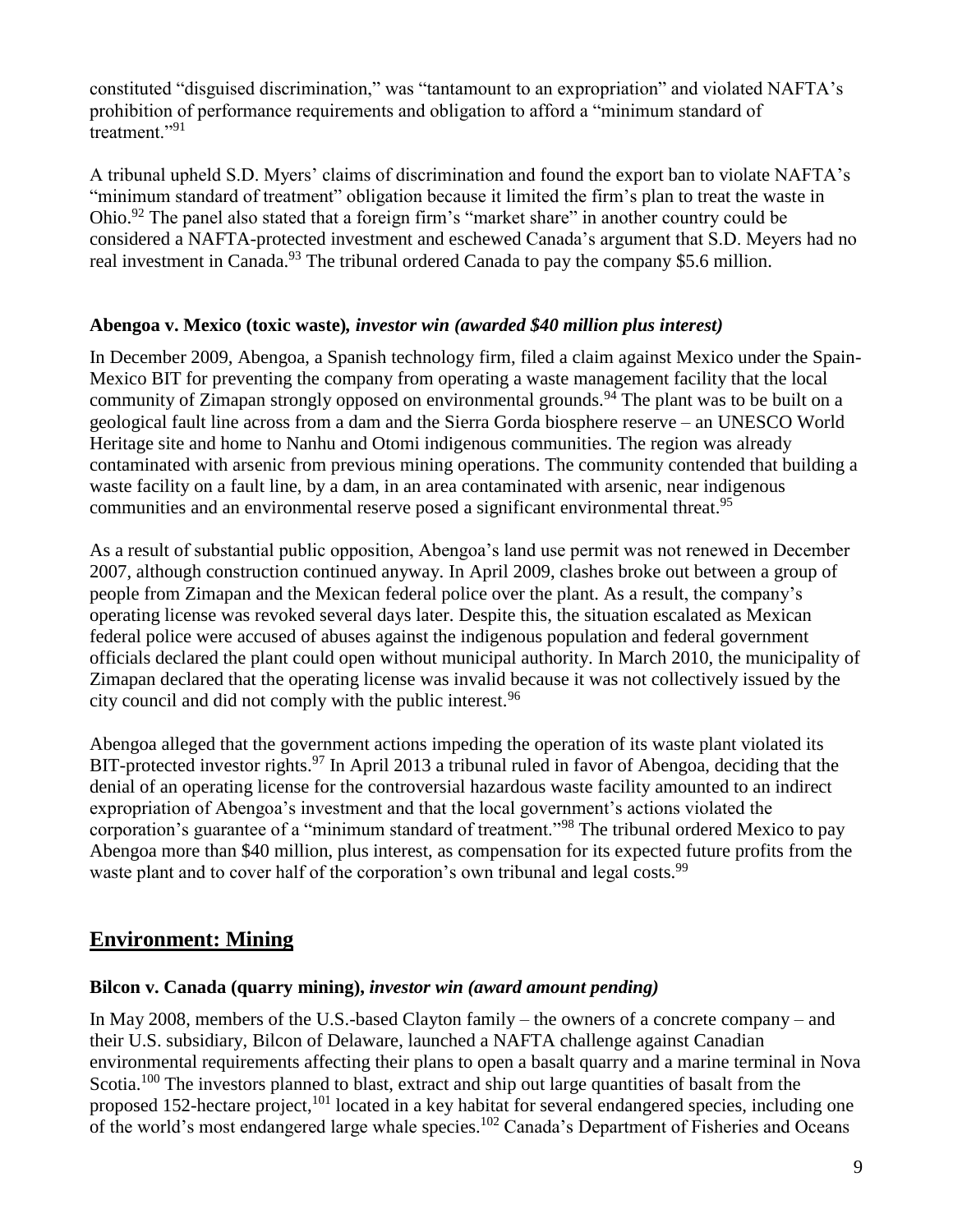determined that blasting and shipping activity in this sensitive area required a rigorous assessment given environmental risks and socioeconomic concerns raised by many members of the local communities.<sup>103</sup> A government-convened expert review panel concluded that the project would threaten the local communities' "core values that reflect their sense of place, their desire for selfreliance, and the need to respect and sustain their surrounding environment."<sup>104</sup> On the recommendation of the panel, the government of Canada rejected the project.<sup>105</sup> The Clayton family argued that the assessment and resulting decision was arbitrary, discriminatory and unfair, and thus a breach of NAFTA's "minimum standard of treatment," national treatment and most favored nation obligations.<sup>106</sup>

In a March 2015 ruling, two of the three ISDS tribunalists decided that the environmental assessment's concern for "community core values" was "arbitrary" and frustrated the expectations of the foreign investors. This, they asserted, violated a broad interpretation of the "minimum standard of treatment" obligation, which they imported from another ISDS tribunal (*Waste Management*).<sup>107</sup> The tribunal majority also declared a national treatment violation.<sup>108</sup> The tribunal has yet to determine the final amount it will order Canadian taxpayers to pay to the quarry investors, who are seeking \$300 million $109$ 

The dissenting tribunalist explicitly warned of the chilling effect the decision would have: "Once again, a chill will be imposed on environmental review panels which will be concerned not to give too much weight to socio-economic considerations or other considerations of the human environment in case the result is a claim for damages under NAFTA Chapter 11. In this respect, the decision of the majority will be seen as a remarkable step backwards in environmental protection."<sup>110</sup>

#### **Cosigo Resources, Ltd. et al. v. Colombia, (gold mining),** *pending*

U.S. corporation Tobie Mining and Energy, and the Canadian investors Cosigo and Cosigo Resources claimed that the Colombian government violated the FTA when it decided to create a nature reserve to protect Amazon rainforest land and prohibit mining within its borders. In 2008, the companies were granted interests in a gold mining concession by the Alvaro Uribe administration in the Taraira region of Colombia, near the Brazilian border, but before a final agreement could be reached, a national park was created, blocking the mine.<sup>111</sup>

The investors claim creating the national park was "fraudulent" and that denying their concession due to the park constitutes an expropriation of their investment. Thus, the companies are asking a private tribunal to order Colombia either to return their concession to allow them to mine in the Amazon, or to pay \$16.5 billion – over 25 percent of Colombia's national budget – to the corporation. Despite admitting having spent only \$11 million in mining-related preparations, Tobie justifies the \$16.5 billion demand by claiming that is what the corporation hypothetically could have earned if allowed to extract all the gold and iron believed to lie beneath the rainforest land.<sup>112</sup>

The Canadian investors are listed in the notice of intent, despite Canada not being a party to the U.S. treaty with Colombia.<sup>113</sup> The lawyer representing the claim has suggested that more claims against Colombia related to the nature reserve will be forthcoming.<sup>114</sup>

#### **Infinito Gold v. Costa Rica (gold mining),** *pending*

In February 2014 Infinito Gold, a Canadian mining firm, filed a \$94 million claim against Costa Rica under the Costa Rica-Canada BIT for a Costa Rican court decision to revoke Infinito's Las Crucitas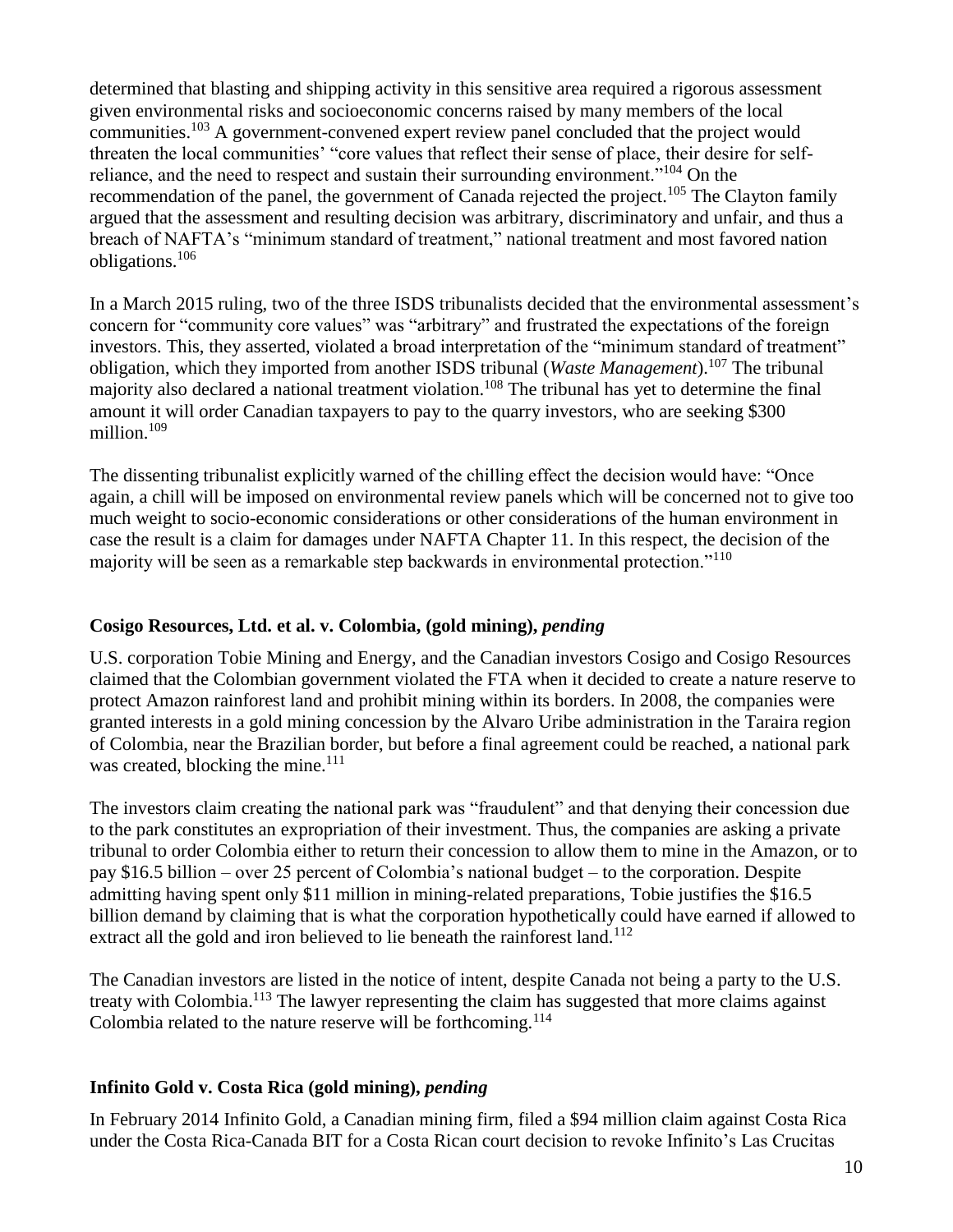open-pit gold mining concession on environmental grounds.<sup>115</sup> The mining license was secured in 2008 from then-President Oscar Arias and his environment minister. The Costa Rican Administrative Appeals Court later ordered a criminal investigation of Arias for having signed off on the project while environmental studies were still incomplete. $11\overline{6}$  The concession raised significant environmental concerns, including deforestation of 153 acres of pristine tropical rainforest. It also posed a significant health concern related to the leaching of chemicals used in the mining process that could contaminate drinking water near the San Juan river system. $117$ 

A Costa Rican court revoked the concession in 2010 on the basis of environmental damage caused by the project.<sup>118</sup> Polls indicated that more than 75 percent of the Costa Rican population opposed the proposed mine, due in part to environmental concerns.<sup>119</sup> Several weeks before the court ruling revoking Infinito's concession, the Costa Rican legislature voted unanimously to ban new open-pit metal mines.<sup>120</sup> Infinito appealed to Costa Rica's Supreme Court, which upheld the lower court ruling against the firm in  $2011$ <sup> $121$ </sup> In its investor-state claim, Infinito asks a three-person tribunal to secondguess the rulings of Costa Rica's courts and rule that Costa Rica's prohibitions on new open-pit mining permits are an "unlawful expropriation" of Infinito's investment and a violation of the firm's BITprotected right to "fair and equitable treatment." "As a result of the new ban on open-pit mining, Industrias Infinito cannot apply for any new mining rights over the project area," the firm noted in its brief.<sup>122</sup> The case is pending.

## **Financial Stability**

#### **Saluka v. Czech Republic (bank bailout),** *investor win (awarded \$236 million)*

Saluka Investments, a Netherlands investment company, filed an investor-state claim in 2001 under the Netherlands-Czech Republic BIT against the Czech government for not bailing out a private bank, in which the company had a stake, in the same way that the government bailed out banks in which the government had a major stake.<sup>123</sup> The bailouts came in response to a widespread bank debt crisis.<sup>124</sup> Investicni a Postovni Banka (IPB), the first large bank to be fully privatized in the Czech Republic,<sup>125</sup> along with three large banks in which the government retained significant ownership, had been suffering from significant debt and borderline insolvency, threatening the Czech banking sector.<sup>126</sup> Consequently, the government placed IPB into forced administration in 2000 and then sold the bank for one crown to another bank.<sup>127</sup>

Saluka, a minority shareholder in IPB,<sup>128</sup> claimed the Czech government violated the BIT's "fair and equitable treatment" provisions because the government did not give IPB the same degree of assistance as it gave to the banks in which the government possessed a large stake.<sup>129</sup> The government argued that rectifying IPB's debt problems was the responsibility of private shareholders, while the problems of the large banks in which the government had a major shareholding interest were the government's responsibility. $130$ 

The investor-state tribunal decided that the Czech Republic had violated the BIT's "fair and equitable" treatment obligation and acted discriminatorily by giving greater government aid to banks in which the government was a major stakeholder.<sup>131</sup> The tribunal ordered the government to pay Saluka \$236 million.<sup>132</sup>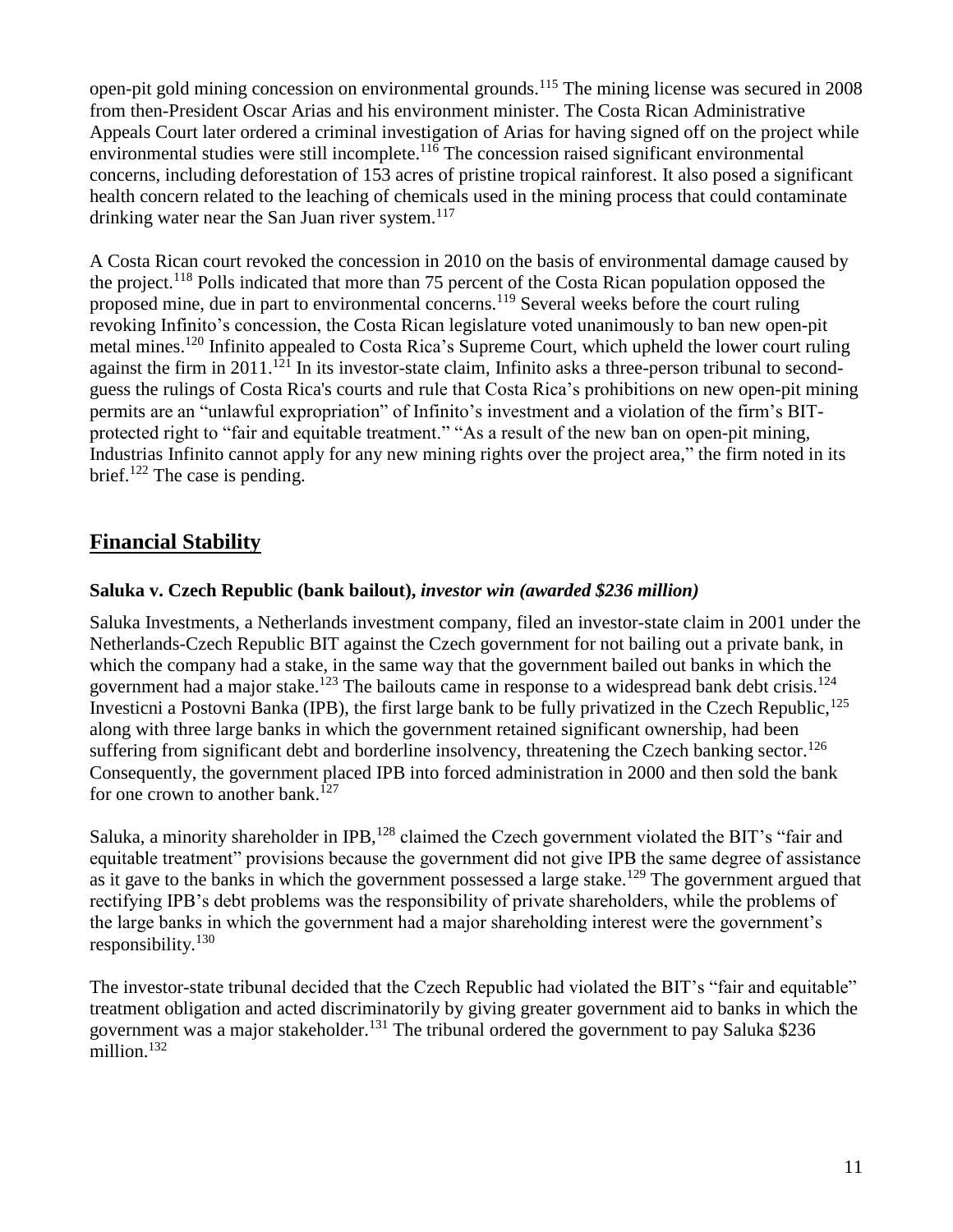#### **CMS Gas v. Argentina (emergency stability measures),** *investor win (awarded \$133 million plus interest)*

In July 2001, CMS Gas Transmission Company, a U.S. energy firm, filed a claim against Argentina under the U.S.-Argentina BIT for financial rebalancing policies enacted in response to a 2001 economic meltdown spurring social and political unrest.<sup>133</sup> The case particularly targeted the government's limitations on gas utility rate increases – an effort, as part of Argentina's Economic Emergency Law, to stem runaway inflation.<sup>134</sup>

While utility rates were frozen, the international value of the Argentine peso, which had been pegged to the dollar, dropped precipitously. CMS claimed large revenue losses, argued that the freezing of consumers' rates violated the BIT's expropriation and "fair and equitable treatment" obligations, and demanded taxpayer compensation.<sup>135</sup> The Argentine government contended that the reforms were nondiscriminatory and that domestic investors also had to face economic losses as a result of the emergency measures.<sup>136</sup>

Argentina further argued that the measures were necessary, given that it faced a national emergency.<sup>137</sup> The U.S.-Argentina BIT states, "This Treaty shall not preclude the application by either Party of measures necessary for the maintenance of public order, the fulfilment of its obligations with respect to the maintenance or restoration of international peace or security, or the protection of its own essential security interests."<sup>138</sup> But the tribunal decided that that the economic crisis in Argentina was not sufficiently severe for Argentina to be able to use this defense. It ruled that the government had denied CMS "fair and equitable treatment" and that Argentina's taxpayers owed the company \$133 million, plus interest.<sup>139</sup> A year and a half later, a tribunal in another investor-state case came to a different conclusion, accepting Argentina's "necessity defense" for the same economic crisis.<sup>140</sup> In that case, also brought under the U.S.-Argentina BIT, three U.S. energy companies known collectively as LG&E challenged Argentina's emergency measures, alleging the same BIT violations that CMS alleged. But in contrast to the tribunal in the *CMS* case, the *LG&E* tribunal concluded that Argentina's actions were permissible under the BIT's "necessity defense" because Argentina "faced an extremely serious threat to its existence, its political and economic survival, to the possibility of maintaining its essential services in operation, and to the preservation of its internal peace."<sup>141</sup>

In response to the tribunal's contrasting decision in the *CMS* case, Argentina's Minister of Justice Horacio Rosatti noted that it was obvious to every Argentine citizen that consumer rates for public utility services should not be decided by a foreign tribunal.<sup>142</sup> CMS eventually sold the "financial" claim" resulting from its investor-state award to a "vulture fund" subsidiary of Bank of America.<sup>143</sup> The bank subsidiary, Blue Ridge Investment, purchased from CMS the rights to collect on the investor-state tribunal's award and has since sought to enforce the award in U.S. courts.<sup>144</sup>

#### **Eureko v. Poland (insurance privatization),** *settled (investor obtained \$1.6 billion)*

In 2003, Eureko, a Netherlands-based company, filed a claim against Poland under the Netherlands-Poland BIT for prohibiting it from taking a controlling stake in PZU, Poland's first and largest insurance company.<sup>145</sup> Facing significant public and political opposition to a previous administration's decision to sell a controlling share of Poland's public insurance firm to a foreign corporation, the Polish government reversed its privatization plans.<sup>146</sup>

Eureko argued that the government's actions amounted to a violation of its BIT-mandated obligation to provide "fair and equitable treatment." While divided, the majority of the tribunal held in a 2005 decision that Poland indeed violated that obligation, in addition to the prohibition against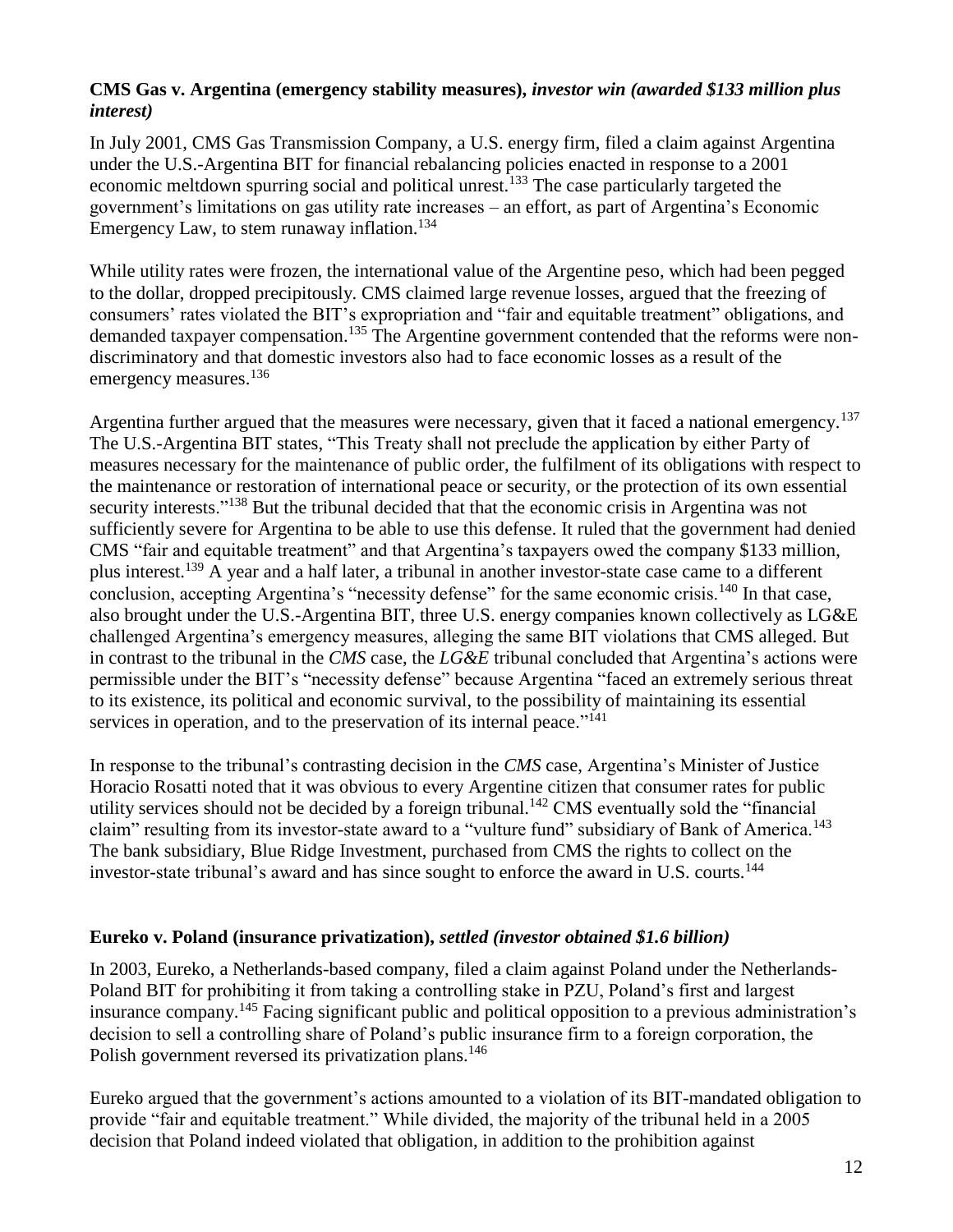uncompensated expropriation.<sup>147</sup> The tribunal also decided that the government's actions had violated a private contract with Eureko, and that this alleged contractual violation itself constituted a violation of the BIT. The tribunal determined that it was able to use the BIT to enforce the terms of a private contract through what is known as an 'umbrella clause' – a BIT provision that empowers foreign investors to elevate contractual disputes to BIT investor-state cases.<sup>148</sup> The dissenting tribunal member noted that empowering a firm to transform a contractual dispute into a BIT case "created a potentially dangerous precedent."<sup>149</sup>

Poland also took issue with the appointment by Eureko of the arbitrator Judge Stephen Schwebel, who had a working relationship with a law firm that was launching other investor-state cases against Poland. After Poland's attempt to challenge the appointment of Schwebel failed, the arbitration was expected to proceed to the damages phase, when a settlement was reached instead.<sup>150</sup> Under the settlement, Eureko obtained a reported \$1.6 billion for Poland's decision to maintain domestic control of the country's largest insurance firm.<sup>151</sup>

## **Essential Services**

### **Azurix v. Argentina (water),** *investor win (awarded \$165 million plus interest)*

U.S. water company Azurix Corp. (an Enron subsidiary) filed a claim against Argentina under the U.S.-Argentina BIT in 2001 over a dispute related to its controversial water services contract in the province of Buenos Aires.<sup>152</sup> During a 1999 water privatization deal, the company won a 30-year concession to provide water and sewage treatment to 2.5 million people.<sup>153</sup> Within a few months, residents complained of foul odors coming from the water. Local governments advised against drinking or paying for tap water and street protests against the water service were held.<sup>154</sup> After the problem was identified as algae contamination of a reservoir, Azurix alleged the algae was the government's responsibility and demanded compensation for associated costs. <sup>155</sup> The government argued that Azurix had a contractual responsibility to ensure clean drinking water.<sup>156</sup> In the following year, residents experienced a series of water outages and were repeatedly over-billed by Azurix for water, resulting in government fines.<sup>157</sup> Azurix withdrew from its contract in  $2001$ .<sup>158</sup>

Azurix then launched its claim under the BIT, claiming that the government had expropriated its investment and denied the firm "fair and equitable treatment" by not allowing rate increases and not investing sufficient public funds in the water infrastructure.<sup>159</sup> In its deliberations, the tribunal weighed whether legitimate public interest policies could constitute BIT violations. The three tribunalists decided, "the issue is not so much whether the measure concerned is legitimate and serves a public purpose, but whether it is a measure that, *being legitimate and serving a public purpose*, *should give rise to a compensation claim.*"[emphasis added]<sup>160</sup> The Tribunal ruled that Argentina violated Azurix's right to "fair and equitable treatment," among other breaches, and ordered the government to pay the Enron subsidiary \$165 million plus interest, in addition to covering almost all of the tribunal's costs.<sup>161</sup>

### **RDC v. Guatemala (transportation),** *investor win (awarded \$18.6 million)*

U.S.-based Railroad Development Corporation (RDC) launched an investor-state claim in 2007 under the U.S.-Central America Free Trade Agreement (CAFTA) after the government of Guatemala initiated a legal process to consider revoking a disputed railroad contract with the firm. <sup>162</sup> RDC was engaged in the domestic legal process but still alleged that it had been denied fair and equitable treatment.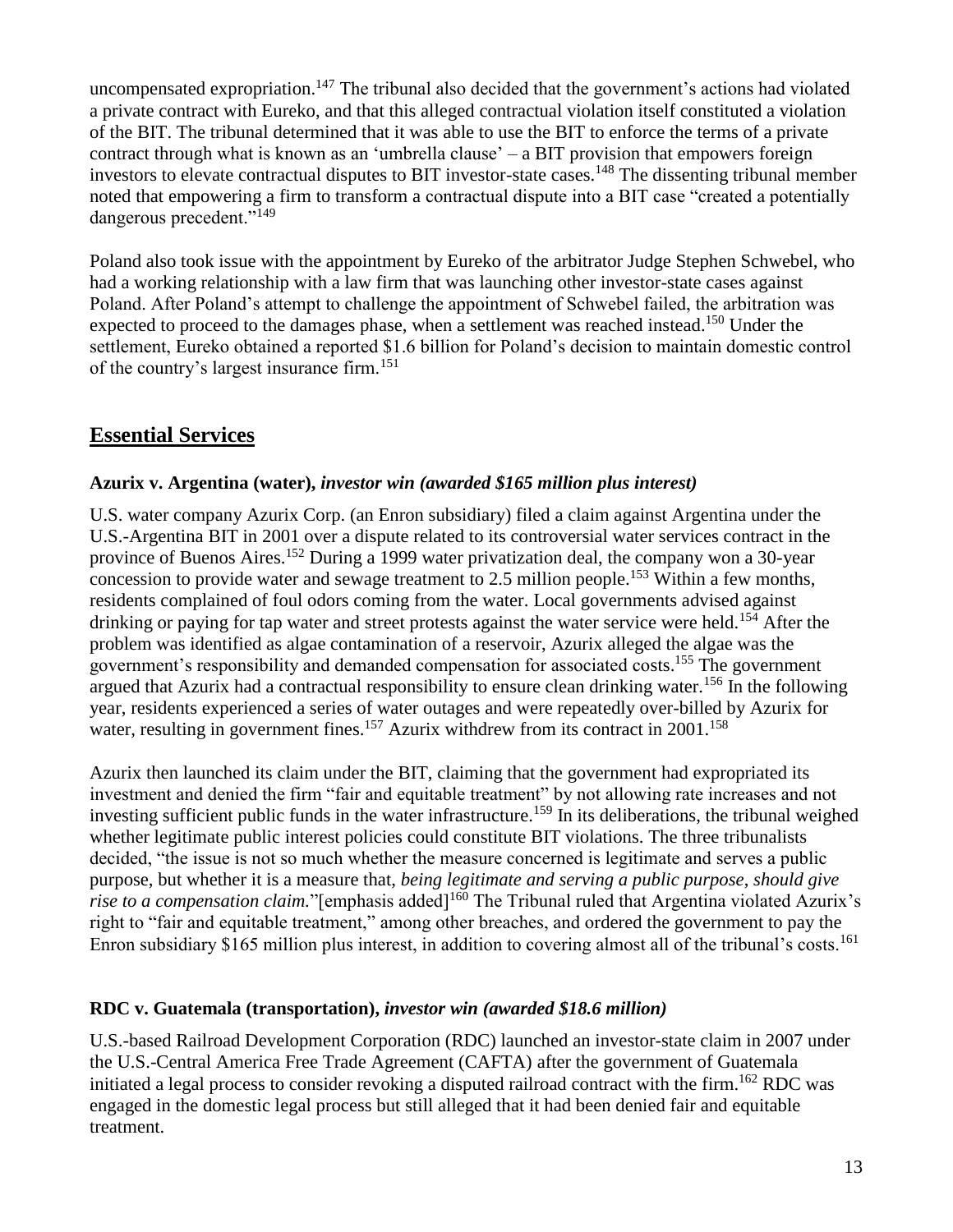Guatemala privatized its railroad system in 1997. RDC's contract in that privatization provided for rehabilitation of the entire railway network in five phases and significant investment in rolling stock and rail lines. After its first eight years of operation, RDC had only completed the first phase.<sup>163</sup> The Guatemalan government initiated a review of an RDC contract in a process that could result in its termination, after multiple assessments concluded that it did not comply with Guatemalan law.<sup>164</sup> This process, called *lesivo*, provided RDC the opportunity to present its case before an administrative court, and then appeal the resulting decision to the country's Supreme Court.<sup>165</sup> Most *lesivo* actions taken by the Guatemalan government pertained to domestic firms.

While taking advantage of this domestic due process and continuing to earn money from its investment, RDC launched its CAFTA claim. It alleged that the *lesivo* itself was an indirect expropriation and a violation of CAFTA's national treatment and "minimum standard of treatment" rules.<sup>166</sup> The tribunal not only allowed the ISDS claim to move forward despite the unresolved domestic process, but opined that in such instances of parallel ISDS claims, investors should be allowed to access extrajudicial investor-state proceedings *before* the conclusion of domestic legal processes.<sup>167</sup>

In 2012 the tribunal ruled in favor of RDC, ordering the government to pay the firm \$18.6 million. The tribunal upheld the allegation that Guatemala's initiation of the *lesivo* process had failed to afford RDC a "minimum standard of treatment."<sup>168</sup> In doing so, the tribunal ignored the definition of that standard found in a CAFTA Annex that was ostensibly designed to limit tribunalist discretion. CAFTA governments had inserted the annex after a series of investor-state had interpreted the "minimum standard of treatment" obligation to mean that investors must be guaranteed a stable regulatory framework *that does not frustrate the expectations* they held at the time they established their investment.<sup>169</sup> In defending itself against an investor-state challenge that tried to invoke this sweeping interpretation, the U.S. government stated, "if States were prohibited from regulating in any manner that frustrated expectations – or had to compensate for any diminution in profit – they would lose the power to regulate."<sup>170</sup> By defining "minimum standard of treatment" in the CAFTA Annex as derived from customary international law that "results from a general and consistent practice of States that they follow from a sense of legal obligation," the U.S. and other CAFTA governments attempted to constrain "minimum standard of treatment" to an obligation to afford such basic rights as due process and police protection.<sup>171</sup> But the *RDC* tribunal ignored the annex and rejected the official submissions of four CAFTA governments, including the U.S. government, arguing that the foreign investor right was limited.<sup>172</sup> Instead, the tribunal borrowed a broad interpretation of "minimum standard of treatment," one that included protection of investors' expectations, from another investor-state tribunal and used it to rule against Guatemala.<sup>173</sup>

#### **TCW v. Dominican Republic (electricity),** *settled (investor paid \$26.5 million)*

In 2007 TCW Group, a U.S. investment management corporation that jointly owned with the government one of the Dominican Republic's three electricity distribution firms, claimed that the government violated CAFTA by failing to raise electricity rates and failing to prevent electricity theft by poor residents.<sup>174</sup> The French multinational Société Générale (SG), which owned the TCW Group, filed a parallel claim under the France-Dominican Republic BIT.<sup>175</sup>

TCW launched its claim two weeks after CAFTA's enactment, arguing that decisions taken before the treaty's implementation violated the treaty.<sup>176</sup> TCW took issue with the government's unwillingness to raise electricity rates, a decision undertaken in response to a nationwide energy crisis. TCW also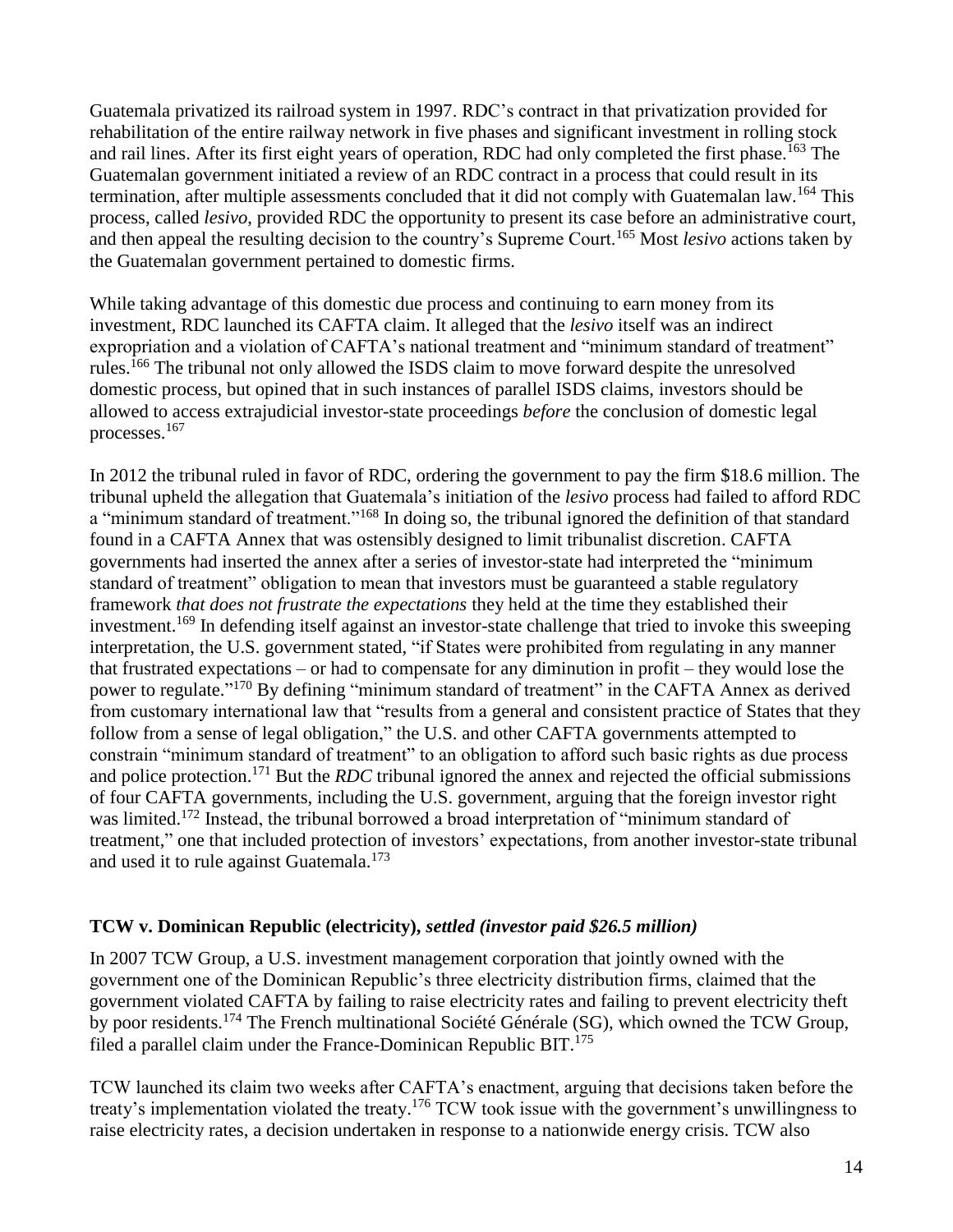protested that the government did not subsidize electricity rates, which would have diminished electricity theft by poor residents. The *New York Times* noted that such subsidization was not feasible for the government after having just spent large sums to rectify a banking crisis.<sup>177</sup> TCW alleged expropriation and violation of CAFTA's guarantee of fair and equitable treatment.

TCW demanded \$606 million from the government for the alleged CAFTA violations, despite having spent just \$2 to purchase the business from another U.S. investor.<sup>178</sup> The company also admitted to having "not independently committed additional capital" to the electricity distribution firm after its \$2 purchase in 2004.<sup>179</sup> After a tribunal constituted under the France-Dominican Republic BIT issued a jurisdictional ruling in favor of SG, allowing the case to move forward, the government decided to settle with SG and TCW. The government paid the foreign firms \$26.5 million to drop the cases, reasoning that it was cheaper than continuing to pay legal fees.<sup>180</sup>

## **Labor Rights**

#### **Veolia v. Egypt (minimum wage)***, pending*

Veolia Propreté, a French multinational corporation, launched an investor-state claim against Egypt in 2012, demanding at least \$110 million under the France-Egypt BIT over disputes relating to a 15-year contract for waste management in the city of Alexandria.<sup>181</sup> The corporation claims that having to comply with changes to Egyptian laws of general application violated the government's contractual commitments to keep payments to Veolia aligned with cost increases.<sup>182</sup>

Among its claims, Veolia argues that changes to Egypt's labor laws – including increases to minimum wages – have negatively affected the company's investment, and that Egypt has violated its contract and the BIT's investor protections by not helping the corporation offset such costs.<sup>183</sup> An investor-state tribunal was established in 2013 and the case is pending.<sup>184</sup>

## **Development and Industrial Policy**

#### **ExxonMobil and Murphy Oil v. Canada (research and development)***, investor win (awarded \$13.2 million plus interest, additional claims pending)*

In 2007 Mobil Investments Canada, owned by U.S. oil giant ExxonMobil, and U.S.-based Murphy Oil Corporation used NAFTA to launch an ISDS case against a Canadian province's policies relating oil exploration contracts.<sup>185</sup> The "Canada-Newfoundland Offshore Petroleum Board's Guidelines for Research and Development Expenditures" require oil extraction firms to pay fees to support research and development in one of Canada's poorest provinces, Newfoundland and Labrador. The guidelines apply to domestic and foreign concession holders alike. <sup>186</sup> Offshore oil fields in the region, developed after significant infusions of public and private funds, were discovered to be far larger than anticipated, prompting a variety of new government measures that applied to all concession holders.<sup>187</sup>

In their NAFTA claim, the oil corporations argued that the new guidelines violated NAFTA's prohibition on performance requirements. In 2012, a tribunal majority ruled in favor of Mobil and Murphy Oil, deeming the requirement to use larger-than-expected oil revenue to fund research and development as a NAFTA-barred performance requirement. That the policy applied to both domestic and foreign investors was irrelevant. NAFTA's investment chapter, like those of most ISDS-enforced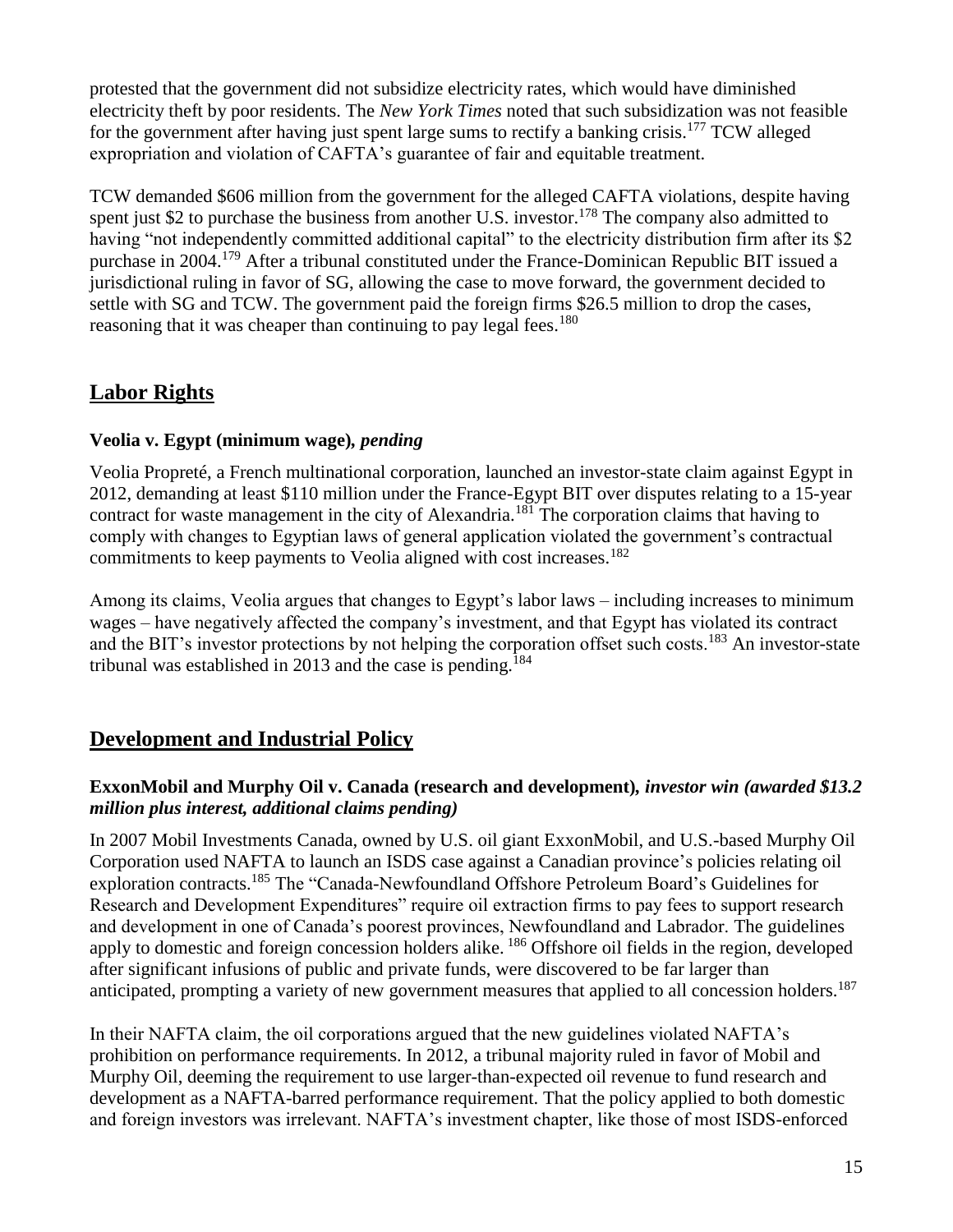agreements, includes among the substantive rights it guarantees investors a flat ban on signatory nations' establishment or maintenance of various requirements that investors must meet.

The tribunal's order for Canada to pay \$13.2 million plus interest for damages incurred until 2012 was made public in February 2015.<sup>188</sup> The Canadian government attempted to have the award "set aside", arguing that the tribunal had exceeded its jurisdiction in making the award — but that application was denied.<sup>189</sup> Furthermore, in its ruling, the tribunal determined that, as long as the Offshore Petroleum Board's guidelines remained in place, Canada would be in "continuing breach" of its NAFTA obligations "resulting in ongoing damage"<sup>190</sup> to the oil company's interest, so Mobile launched another case demanding even more damages since 2012, so Canada may end up having to pay much more.<sup>191</sup>

### **Hedge Funds Speculating in Sovereign Debt**

#### **Gramercy v. Peru, (land bond repayment),** *pending*

In the late 1960s, Peru's then-military government seized agricultural land as part of an aggressive redistributive land reform policy, compensating landowners with agrarian bonds. In the early 1980s, Peru suffered an economic crisis and defaulted on this debt. The bonds were practically worthless until a 2001 decision from Peru's constitutional court ordered the bonds be repaid, though the court did not specify how.<sup>192</sup> The U.S. hedge fund Gramercy Funds Management began buying Peruvian land bonds while their status was still uncertain, which allowed Gramercy to pay what experts surmise was only 20 percent of their face value.<sup>193</sup> In 2013, Peru's highest court ordered the government to establish a plan for repaying the debt.<sup>194</sup> The government was tasked with assessing the current value of the bonds, given that in the 40 years since the bonds were issued, Peru had suffered armed conflict, changed currencies twice, experienced hyperinflation and, more recently, a period of economic growth.

Unsatisfied with the government's payment plan, in 2016, Gramercy took action in the Peruvian court system to compel Peru to repay the bonds at a rate Gramercy deemed appropriate. Instead of waiting to see that case through, Gramercy also launched an ISDS case against Peru under the U.S.-Peru FTA, even though the pact did not go into effect until three years after Gramercy started buying the bonds.

Gramercy, which has been involved in several ISDS cases, claims that the Peruvian government's payment plan violates its investor rights under the Peru FTA by paying "as little as a few million dollars." $195$  Gramercy is demanding \$1.6 billion, a sum they claim is the contemporary equivalent of the value the bonds had when they were issued. This amount also equals a quarter of what the Peruvian government spent on education in 2014, or more than half of its infrastructure budget for 2016.<sup>196</sup> The hedge fund claims that the Peruvian government has violated the Peru FTA standards of expropriation, fair and equitable treatment, national treatment, and most favored nation.<sup>197</sup>

The Peruvian government counters that Gramercy purchased this public debt at "deeply discounted" rates and that Gramercy's risky investment had no productive value in Peru. The government also counters that the firm acquired the bonds before the FTA was in effect, has refused to participate with other creditors in the debt restructuring, and is violating the terms of the FTA by simultaneously pursuing a claim in Peruvian courts.<sup>198</sup> The government also charges that Gramercy is waging what Peru calls "a desperate smear campaign," which is impermissible under the tribunal's rules, and which threatens the country's international status and credit rating.<sup>199</sup>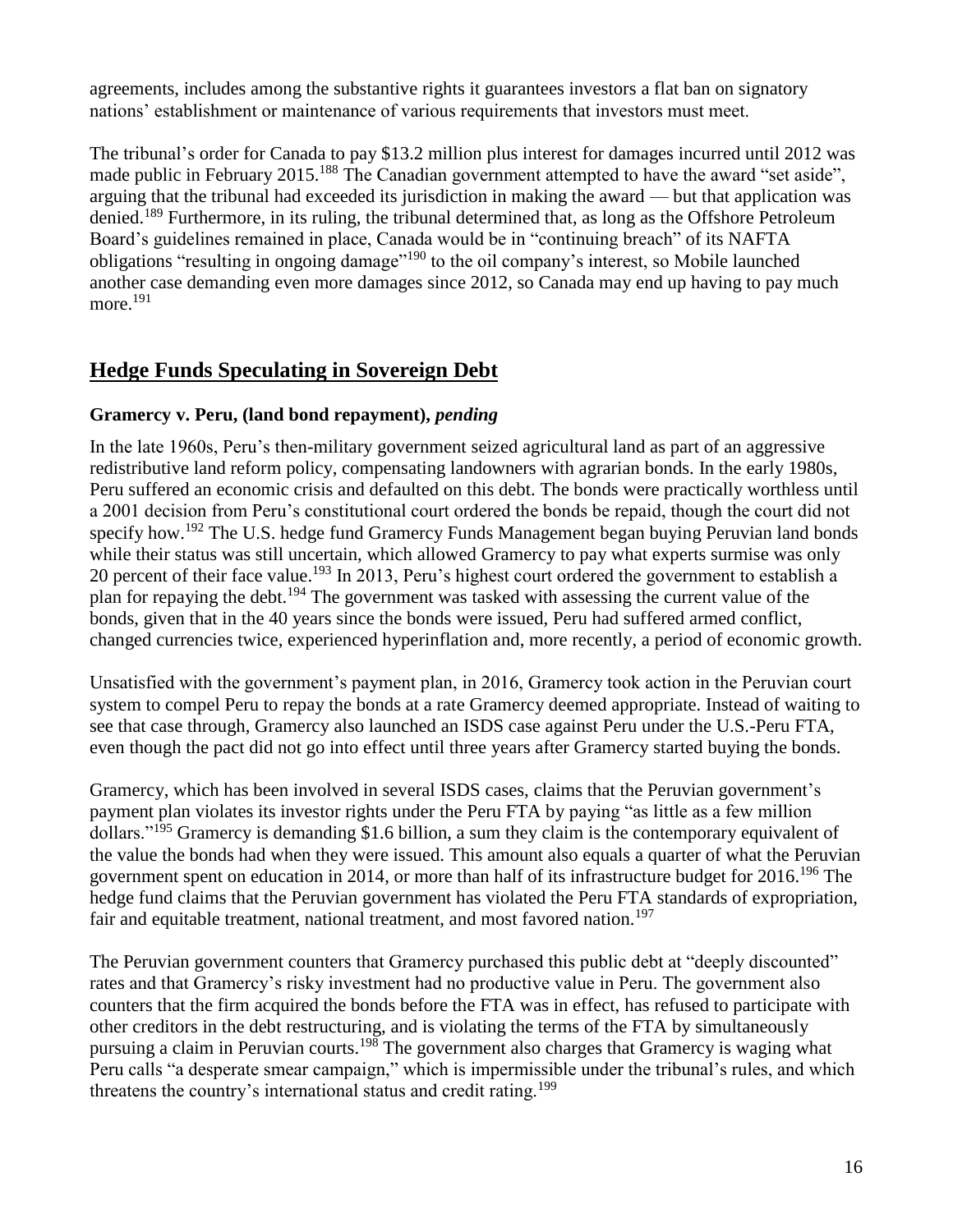#### **ENDNOTES**

 $\overline{a}$ 

<sup>1</sup> For more information, *see* Lori Wallach, "Fair and Equitable Treatment" and Investors' Reasonable Expectations: Rulings in U.S. FTAs & BITs Demonstrate FET Definition Must be Narrowed," Public Citizen memo, Sept. 5, 2012. Available at: [http://www.citizen.org/documents/MST-Memo.pdfhttp://www.citizen.org/documents/MST-Memo.pdf.](http://www.citizen.org/documents/MST-Memo.pdf)

<sup>5</sup> For more information on the cases brought under U.S. FTAs, *see* Public Citizen, "Table of Foreign Investor-State Cases and Claims under NAFTA and Other U.S. 'Trade' Deals," PC chart, August 2016. Available at: [http://www.citizen.org/documents/investor-state-chart.pdf.](http://www.citizen.org/documents/investor-state-chart.pdf)

<sup>6</sup> *Ethyl Corporation v. Government of Canada*, Award on Jurisdiction, Ad hoc – UNCITRAL Arbitration Rules (1998). Available at: [http://italaw.com/sites/default/files/case-documents/ita0300\\_0.pdf.](http://italaw.com/sites/default/files/case-documents/ita0300_0.pdf)

<sup>7</sup> Philip J. Landrigan, "MMT, Déjà Vu and National Security," *American Journal of Industrial Medicine*, Vol. 39, Issue 4, Mar. 2001, at 434-5.

<sup>8</sup> The transportation ban was necessary because the fuel standards established in the Canadian Environmental Protection Act are not sufficiently broad to cover a ban on substances that may damage pollution control systems in cars, even if such damage leads to increased emissions. Manganese-based Fuel Additives Act 1997, c. 11.

<sup>9</sup> Manganese-based Fuel Additives Act 1997, c. 11.

<sup>10</sup> 42 U.S. Code § 7545 (k)(2)(C)/

<sup>11</sup> *Ethyl Corporation v. Government of Canada*, Notice of Intent to Submit a Claim to Arbitration Under Section B of Chapter 11 of the North American Free Trade Agreement, Ad hoc – UNCITRAL Arbitration Rules (1996), at 2,3. <sup>12</sup> *Ethyl Corporation v. Government of Canada*, Award on Jurisdiction in the NAFTA/UNCITRAL Case between Ethyl Corporation and the Government of Canada, Ad hoc – UNCITRAL Arbitration Rules (1998), at 36. Available at: [http://italaw.com/sites/default/files/case-documents/ita0300\\_0.pdf.](http://italaw.com/sites/default/files/case-documents/ita0300_0.pdf)

<sup>13</sup> For information on the settlement, *see*, Appleton & Associates, "Ethyl Corporation v. Canada." Available at: http://www.appletonlaw.com/files/cases\_ethyl.pdf</u>. For more information on the case, see Public Citizen, "Table of Foreign Investor-State Cases and Claims under NAFTA and Other U.S. 'Trade' Deals," PC chart, February 2014, at 11. Available at: [http://www.citizen.org/documents/investor-state-chart.pdf.](http://www.citizen.org/documents/investor-state-chart.pdf)

<sup>14</sup> Ray Minjares, "Update: MMT," The International Council on Clean Transportation, February 16, 2012. Available at: [http://www.theicct.org/blogs/staff/update-mmt.](http://www.theicct.org/blogs/staff/update-mmt)

<sup>15</sup> Jerrod Hepburn In Depth: in now-public final award, tribunal sees no dramatic change in Canadian patent law to ground Eli Lilly's claims of NAFTA breach, *Investment Arbitration Reporter*, March 21, 2017.

http://www.iareporter.com/articles/in-depth-in-now-public-final-award-tribunal-sees-no-dramatic-change-in-canadianpatent-law-to-ground-eli-lillys-claims-of-nafta-breach/

<sup>16</sup> *Vattenfall AB, Vattenfall Europe AG, Vattenfall Europe Generation AG v. Federal Republic of Germany*, ICSID Case No. ARB/09/6, Request for Arbitration, March 30, 2009. Available at:

[http://italaw.com/documents/VattenfallRequestforArbitration.pdf.](http://italaw.com/documents/VattenfallRequestforArbitration.pdf)

<sup>17</sup> *Vattenfall AB, Vattenfall Europe AG, Vattenfall Europe Generation AG v. Federal Republic of Germany*, ICSID Case No. ARB/09/6, Request for Arbitration, March 30, 2009, at para. 16. Available at: [http://italaw.com/documents/VattenfallRequestforArbitration.pdf.](http://italaw.com/documents/VattenfallRequestforArbitration.pdf)

<sup>18</sup> *Vattenfall AB, Vattenfall Europe AG, Vattenfall Europe Generation AG v. Federal Republic of Germany*, ICSID Case No. ARB/09/6, Request for Arbitration, March 30, 2009, at paras. 27-40. Available at:

[http://italaw.com/documents/VattenfallRequestforArbitration.pdf.](http://italaw.com/documents/VattenfallRequestforArbitration.pdf)

<sup>19</sup> *Vattenfall AB, Vattenfall Europe AG, Vattenfall Europe Generation AG v. Federal Republic of Germany*, ICSID Case No. ARB/09/6, Request for Arbitration, March 30, 2009, at paras. 52-54. Available at:

[http://italaw.com/documents/VattenfallRequestforArbitration.pdf.](http://italaw.com/documents/VattenfallRequestforArbitration.pdf)

<sup>20</sup> Sebastian Knauer, "Vattenfall vs. Germany: Power Plant Battle Goes to International Arbitration," *Spiegel Online International*, July 15, 2009. Available at: [http://www.spiegel.de/international/germany/vattenfall-vs-germany-power](http://www.spiegel.de/international/germany/vattenfall-vs-germany-power-plant-battle-goes-to-international-arbitration-a-636334.html)[plant-battle-goes-to-international-arbitration-a-636334.html.](http://www.spiegel.de/international/germany/vattenfall-vs-germany-power-plant-battle-goes-to-international-arbitration-a-636334.html)

<sup>21</sup> *Vattenfall AB, Vattenfall Europe AG, Vattenfall Europe Generation AG v. Federal Republic of Germany*, ICSID Case No. ARB/09/6, Award, March 11, 2011, at 17. Available at: [http://italaw.com/sites/default/files/case-documents/ita0890.pdf.](http://italaw.com/sites/default/files/case-documents/ita0890.pdf) <sup>22</sup> Vattenfall, "Moorburg Power Plant Starts Generating Electricity," February 28, 2014. Available at: [http://corporate.vattenfall.com/news-and-media/news/2014/moorburg/.](http://corporate.vattenfall.com/news-and-media/news/2014/moorburg/)

<sup>23</sup> *TransCanada Corporation & TransCanada PipeLines Limited v. The Government of the United States of America*, Request for Arbitration (June 24, 2016). Available at: [http://www.keystone-xl.com/wp-content/uploads/2016/06/TransCanada-](http://www.keystone-xl.com/wp-content/uploads/2016/06/TransCanada-Request-for-Arbitratio-2n.pdf)[Request-for-Arbitratio-2n.pdf](http://www.keystone-xl.com/wp-content/uploads/2016/06/TransCanada-Request-for-Arbitratio-2n.pdf)

<sup>24</sup> Rebecca Plenty, "TransCanada Fights Keystone Denial With \$15 Billion Appeal," *Bloomberg*, Jan. 6, 2016. Available at: <http://www.bloomberg.com/news/articles/2016-01-06/transcanada-files-suit-over-keystone-xl-will-take-writedown>

 $25$  Sierra Club, "Fail: How the Keystone XL Pipeline Flunks the Climate Test." Sierra Club report, August 2013. Available at: <https://content.sierraclub.org/beyondoil/sites/content.sierraclub.org.beyondoil/files/documents/kxl-climate-report.pdf> <sup>26</sup> Sierra Club, "Keystone XL Pipeline," Sierra Club report, 2013. Available at: [http://content.sierraclub.org/creative](http://content.sierraclub.org/creative-archive/sites/content.sierraclub.org.creative-archive/files/pdfs/370_KXL_4page-FactSheet-03_low.pdf)[archive/sites/content.sierraclub.org.creative-archive/files/pdfs/370\\_KXL\\_4page-FactSheet-03\\_low.pdf](http://content.sierraclub.org/creative-archive/sites/content.sierraclub.org.creative-archive/files/pdfs/370_KXL_4page-FactSheet-03_low.pdf)

<sup>2</sup> *See* Andrew Newcombe and Lluís Paradell, *Law and Practice of Investment Treaties: Standards of Treatment*, (The Netherlands: Kluwer Law International, 2009).

<sup>&</sup>lt;sup>3</sup> UNCTAD, "Record Number of Investor-State Arbitrations Filed in 2015," February 2016, at 5. Available at: http://investmentpolicyhub.unctad.org/News/Hub/Home/458.

<sup>4</sup> Pia Eberhardt and Cecilia Olivet, "Profiting from Injustice," Transnational Institute and Corporate Europe Observatory report, November 2012, at 7. Available at:

[http://www.tni.org/sites/www.tni.org/files/download/profitingfrominjustice.pdf.](http://www.tni.org/sites/www.tni.org/files/download/profitingfrominjustice.pdf)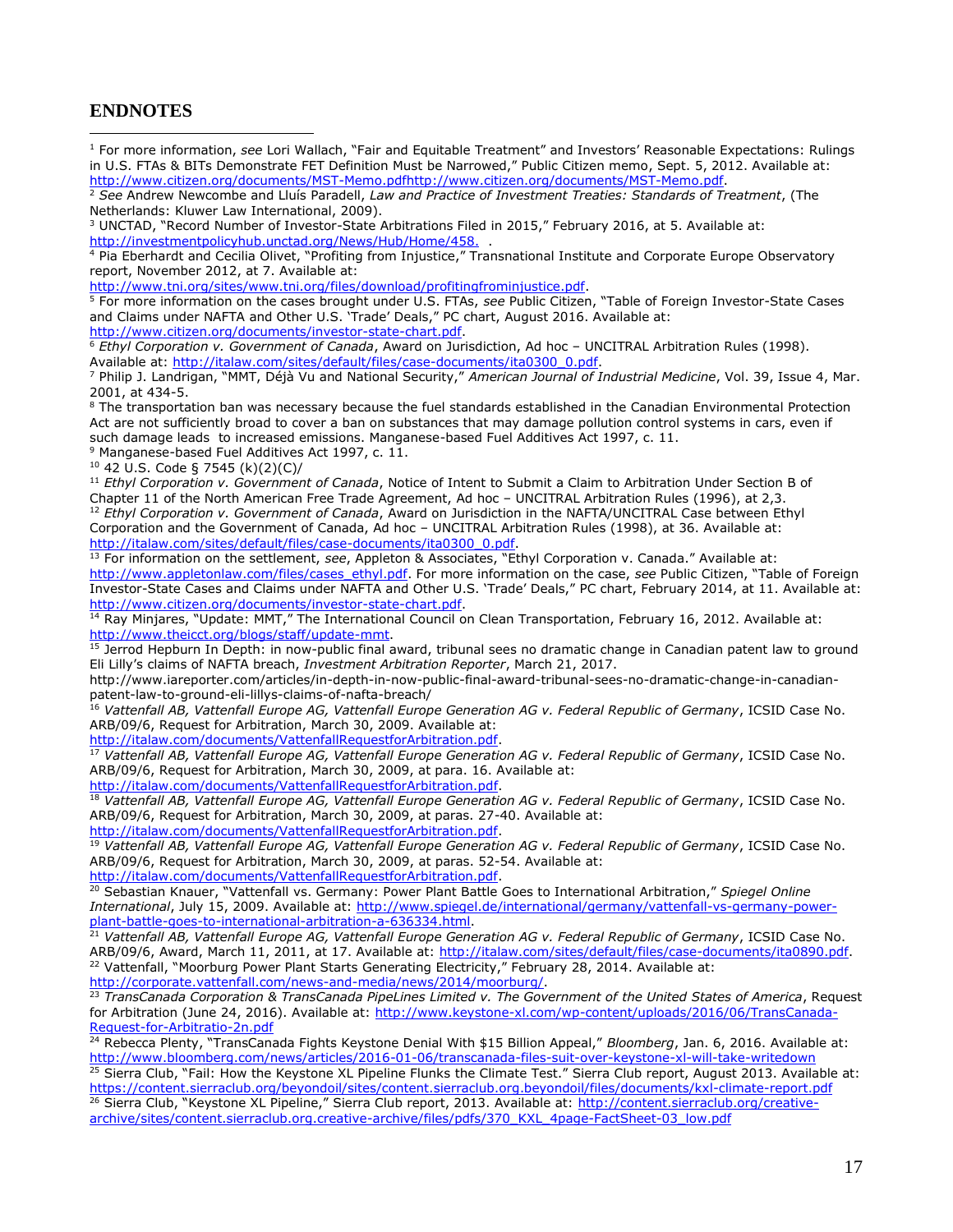<sup>27</sup> Sarah Milne, "All Risk No Reward, the Alberta Clipper Tarsands Pipeline Expansion, Sierra Club report, March 2014. Available at:<https://content.sierraclub.org/beyondoil/sites/content.sierraclub.org.beyondoil/files/albertaclipperreport.pdf>

28 Stéphane M. McLachlan, "Environmental and Human Health Implications of the Athabasca Oil Sands," Mikisew Cree First Nation, Athabasca Chipewyan First Nation and the University of Manitoba. July 7, 2014. Available at:

[https://www.google.com/url?sa=t&rct=j&q=&esrc=s&source=web&cd=1&ved=0ahUKEwjU3Z\\_bm-](https://www.google.com/url?sa=t&rct=j&q=&esrc=s&source=web&cd=1&ved=0ahUKEwjU3Z_bm-7NAhUFGh4KHVVAACgQFggeMAA&url=https%3A%2F%2Fintercontinentalcry.org%2Fwp-content%2Fuploads%2F2014%2F07%2FExecutive-Summary-Fort-Chipewyan-Env-Health-Report-July-2014-Media.pdf&usg=AFQjCNHbQQ-6GZ0U1gsks7l1fxnyiPxJYA&sig2=7XH7H4JnYFMF0XvgQP_yfA)[7NAhUFGh4KHVVAACgQFggeMAA&url=https%3A%2F%2Fintercontinentalcry.org%2Fwp-](https://www.google.com/url?sa=t&rct=j&q=&esrc=s&source=web&cd=1&ved=0ahUKEwjU3Z_bm-7NAhUFGh4KHVVAACgQFggeMAA&url=https%3A%2F%2Fintercontinentalcry.org%2Fwp-content%2Fuploads%2F2014%2F07%2FExecutive-Summary-Fort-Chipewyan-Env-Health-Report-July-2014-Media.pdf&usg=AFQjCNHbQQ-6GZ0U1gsks7l1fxnyiPxJYA&sig2=7XH7H4JnYFMF0XvgQP_yfA)

[content%2Fuploads%2F2014%2F07%2FExecutive-Summary-Fort-Chipewyan-Env-Health-Report-July-2014-](https://www.google.com/url?sa=t&rct=j&q=&esrc=s&source=web&cd=1&ved=0ahUKEwjU3Z_bm-7NAhUFGh4KHVVAACgQFggeMAA&url=https%3A%2F%2Fintercontinentalcry.org%2Fwp-content%2Fuploads%2F2014%2F07%2FExecutive-Summary-Fort-Chipewyan-Env-Health-Report-July-2014-Media.pdf&usg=AFQjCNHbQQ-6GZ0U1gsks7l1fxnyiPxJYA&sig2=7XH7H4JnYFMF0XvgQP_yfA)

[Media.pdf&usg=AFQjCNHbQQ-6GZ0U1gsks7l1fxnyiPxJYA&sig2=7XH7H4JnYFMF0XvgQP\\_yfA](https://www.google.com/url?sa=t&rct=j&q=&esrc=s&source=web&cd=1&ved=0ahUKEwjU3Z_bm-7NAhUFGh4KHVVAACgQFggeMAA&url=https%3A%2F%2Fintercontinentalcry.org%2Fwp-content%2Fuploads%2F2014%2F07%2FExecutive-Summary-Fort-Chipewyan-Env-Health-Report-July-2014-Media.pdf&usg=AFQjCNHbQQ-6GZ0U1gsks7l1fxnyiPxJYA&sig2=7XH7H4JnYFMF0XvgQP_yfA)

<sup>29</sup> Danielle Droitsch and Terra Simieritsch, "Canadian Aboriginal Concerns With Oil Sands," *Pembina Institute*, September 2010. Available at: [www.pembina.org/reports/briefingnoteosfntoursep10.pdf](http://www.pembina.org/reports/briefingnoteosfntoursep10.pdf)

<sup>30</sup> Oil Change International, "The Keystone XL Pipeline Will Lead to a Surplus of Heavy Crude Oil on the Gulf Coast that Will Be Exported," OCI report, July 2012. Available at: [http://priceofoil.org/content/uploads/2013/07/OCI\\_KXL-Crude-](http://priceofoil.org/content/uploads/2013/07/OCI_KXL-Crude-Exports_07-11-13.pdf)[Exports\\_07-11-13.pdf](http://priceofoil.org/content/uploads/2013/07/OCI_KXL-Crude-Exports_07-11-13.pdf)

<sup>31</sup> Nia Williams and Valerie Volcovici, "TransCanada Sues U.S. over Keystone XL Pipeline Rejection," *Reuters*, Jan. 6, 2016. Available at:<http://www.reuters.com/article/us-transcanada-keystone-idUSKBN0UK2JG20160107>

<sup>32</sup> *TransCanada Corporation & TransCanada PipeLines Limited v. The Government of the United States of America*, Notice of Intent (Jan. 6, 2016) at paras. 3, 11-12. Available at: [www.italaw.com/sites/default/files/case](http://www.italaw.com/sites/default/files/case-documents/ITA%20LAW%207030.pdf)[documents/ITA%20LAW%207030.pdf](http://www.italaw.com/sites/default/files/case-documents/ITA%20LAW%207030.pdf)

33 Damian Paletta and Steven Mufson, "Trump says he told aide to threaten Keystone XL pipeline company over arbitration case," *The Washington Post*, March 22, 2017. https://www.washingtonpost.com/news/wonk/wp/2017/03/22/trump-sayshe-told-aide-to-threaten-keystone-xl-pipeline-company-over-arbitration-case/?utm\_term=.639147493be9 <sup>34</sup> Keystone pipeline won't have to be built using US steel, *AP*, March 4, 2017.

http://bigstory.ap.org/article/d69e92b519e2432da790fec3f55f33c4/keystone-pipeline-wont-use-us-steel-despite-trumppledge

<sup>35</sup> TransCanada, "News Release: TransCanada Receives Presidential Permit for Keystone XL," March 24, 2017. http://www.transcanada.com/announcements-article.html?id=2133285&t=

<sup>36</sup> Luke Eric Peterson, "TransCanada days it has permit for Keystone pipeline, and ICSID case is swiftly discontinued" *Investment Arbitration Reporter*, March 24, 2017. http://www.iareporter.com/articles/transcanada-says-it-has-permit-forkeystone-pipeline-and-icsid-case-is-swiftly-discontinued/

<sup>37</sup> "Germany Is Sued at ICSID by Swedish Energy Compnay in Bid for Compensation for Losses Arising out of Nuclear Phase-outs," *Investment Arbitration Reporter*, June 1, 2012. Available at:

[http://www.iareporter.com/articles/20120601\\_1.](http://www.iareporter.com/articles/20120601_1)

 $\overline{a}$ 

38 Nathalie Bernasconi-Osterwalder and Rhea Tamara Hoffman, "The German Nuclear Phase-Out Put to the Test in International Investment Arbitration? Background to the new dispute Vattenfall v. Germany (II)," International Institute for Sustainable Development, June 2012, at 2-3. Available at:

[http://www.iisd.org/sites/default/files/pdf/2012/german\\_nuclear\\_phase\\_out.pdf.](http://www.iisd.org/sites/default/files/pdf/2012/german_nuclear_phase_out.pdf)

<sup>39</sup> See, for example, this German government response to a parliamentary inquiry that states the amount of Vattenfall's claim as 4.675 billion euros: German Bundestag, "Reply from the Federal Government: Vattenfall versus the Federal Government of Germany," 18/3721, January 13, 2015. Available at:

[http://dip21.bundestag.de/dip21/btd/18/037/1803721.pdf.](http://dip21.bundestag.de/dip21/btd/18/037/1803721.pdf)

<sup>40</sup> Luke Eric Peterson, "Arbitrators Issue Decision on Germany's Preliminary Objections in Nuclear Phase-Out Case; Vattenfall's Energy Charter Treaty Claims to Proceed," *Investment Arbitration Reporter*, July 4, 3013. Available at: [http://www.iareporter.com/articles/20130704\\_2.](http://www.iareporter.com/articles/20130704_2)

<sup>41</sup> *Lone Pine Resources Inc. v. The Government of Canada*, Notice of Arbitration, Ad hoc – UNCITRAL Arbitration Rules (2013). Available at: [http://italaw.com/sites/default/files/case-documents/italaw1596.pdf.](http://italaw.com/sites/default/files/case-documents/italaw1596.pdf)

<sup>42</sup> Pierre Bertrand, "Quebec Installs Outright Moratorium On Hydraulic Fracturing," *International Business Times*, April 4, 2012. Available at: [http://www.ibtimes.com/quebec-installs-outright-moratorium-hydraulic-fracturing-433930.](http://www.ibtimes.com/quebec-installs-outright-moratorium-hydraulic-fracturing-433930)

<sup>43</sup> *Lone Pine Resources Inc. v. The Government of Canada*, Notice of Arbitration, Ad hoc – UNCITRAL Arbitration Rules (2013), at para. 25. Available at: [http://italaw.com/sites/default/files/case-documents/italaw1596.pdf.](http://italaw.com/sites/default/files/case-documents/italaw1596.pdf)

<sup>44</sup> *Lone Pine Resources Inc. v. The Government of Canada*, Notice of Arbitration, Ad hoc – UNCITRAL Arbitration Rules (2013), at paras. 48-56. Available at: [http://italaw.com/sites/default/files/case-documents/italaw1596.pdf.](http://italaw.com/sites/default/files/case-documents/italaw1596.pdf)

<sup>45</sup> *Occidental Petroleum Corporation and Occidental Exploration and Production Company v. The Republic of Ecuador,*  ICSID Case No. ARB/06/11, Award (Oct. 5, 2012). Available at: [http://italaw.com/sites/default/files/case](http://italaw.com/sites/default/files/case-documents/italaw1094.pdf)[documents/italaw1094.pdf.](http://italaw.com/sites/default/files/case-documents/italaw1094.pdf)

<sup>46</sup> *Occidental Petroleum Corporation and Occidental Exploration and Production Company v. The Republic of Ecuador,*  ICSID Case No. ARB/06/11, Award (Oct. 5, 2012), at para. 120. Available at: [http://italaw.com/sites/default/files/case](http://italaw.com/sites/default/files/case-documents/italaw1094.pdf)[documents/italaw1094.pdf.](http://italaw.com/sites/default/files/case-documents/italaw1094.pdf)

<sup>47</sup> *Occidental Petroleum Corporation and Occidental Exploration and Production Company v. The Republic of Ecuador,*  ICSID Case No. ARB/06/11, Award (Oct. 5, 2012), at para. 121. Available at: [http://italaw.com/sites/default/files/case](http://italaw.com/sites/default/files/case-documents/italaw1094.pdf)[documents/italaw1094.pdf.](http://italaw.com/sites/default/files/case-documents/italaw1094.pdf)

<sup>48</sup> *Occidental Petroleum Corporation and Occidental Exploration and Production Company v. The Republic of Ecuador,*  ICSID Case No. ARB/06/11, Award (Oct. 5, 2012), at para. 388. Available at: [http://italaw.com/sites/default/files/case](http://italaw.com/sites/default/files/case-documents/italaw1094.pdf)[documents/italaw1094.pdf.](http://italaw.com/sites/default/files/case-documents/italaw1094.pdf)

<sup>49</sup> *Occidental Petroleum Corporation and Occidental Exploration and Production Company v. The Republic of Ecuador,*  ICSID Case No. ARB/06/11, Award (Oct. 5, 2012), at para. 381. Available at: [http://italaw.com/sites/default/files/case](http://italaw.com/sites/default/files/case-documents/italaw1094.pdf)[documents/italaw1094.pdf.](http://italaw.com/sites/default/files/case-documents/italaw1094.pdf)

<sup>50</sup> *Occidental Petroleum Corporation and Occidental Exploration and Production Company v. The Republic of Ecuador,*  ICSID Case No. ARB/06/11, Award (Oct. 5, 2012), at para. 383. Available at: [http://italaw.com/sites/default/files/case](http://italaw.com/sites/default/files/case-documents/italaw1094.pdf)[documents/italaw1094.pdf.](http://italaw.com/sites/default/files/case-documents/italaw1094.pdf)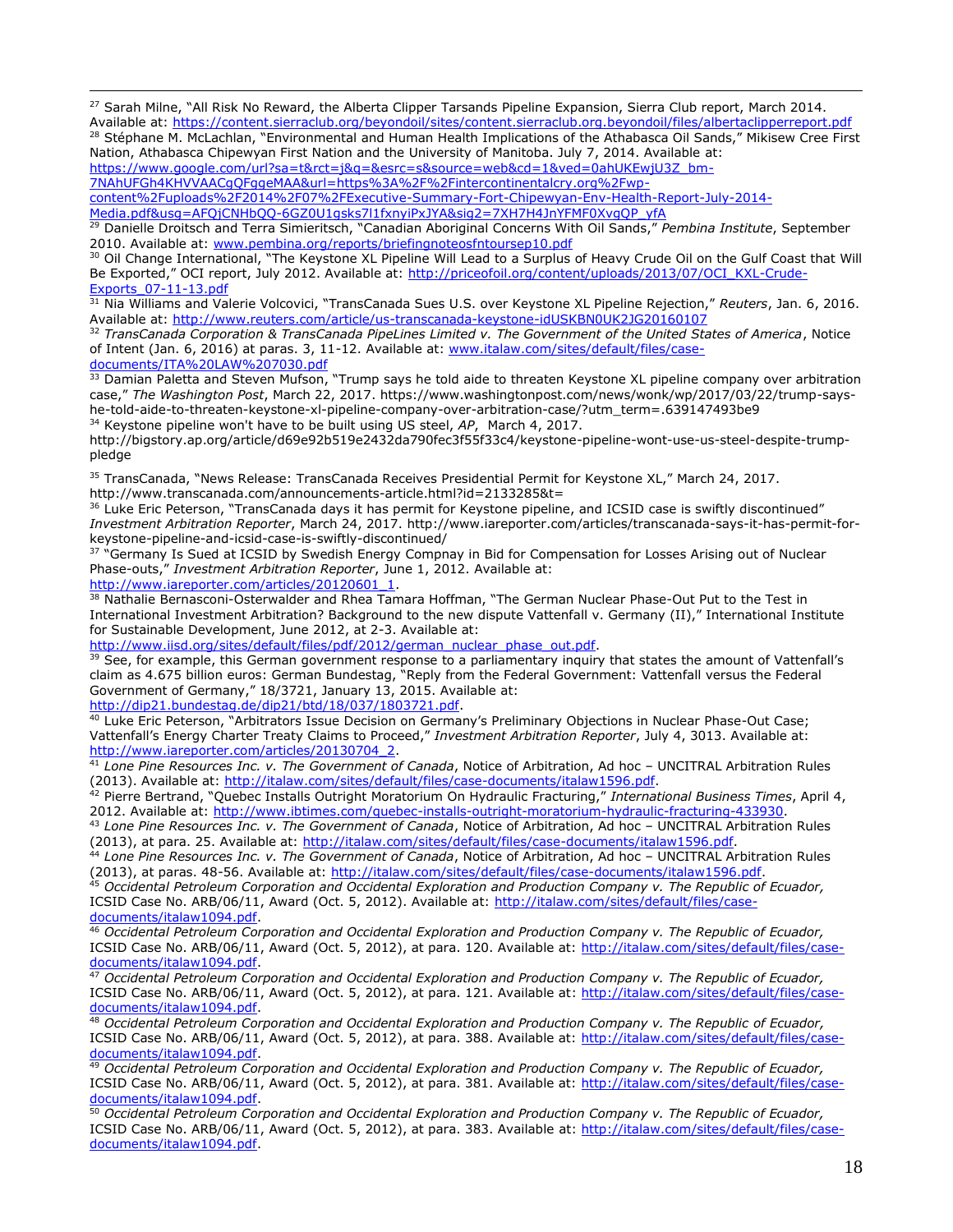<sup>51</sup> *Occidental Petroleum Corporation and Occidental Exploration and Production Company v. The Republic of Ecuador,*  ICSID Case No. ARB/06/11, Award (Oct. 5, 2012), at para. 416. Available at: [http://italaw.com/sites/default/files/case](http://italaw.com/sites/default/files/case-documents/italaw1094.pdf)[documents/italaw1094.pdf.](http://italaw.com/sites/default/files/case-documents/italaw1094.pdf)

 $\overline{a}$ 

52 Luke Eric Peterson, "Ecuador Must Pay \$1.76 Billion US to Occidental for Expropriation of Oil Investment; Largest Award Ever in Bilateral Investment Treaty Case at ICSID," *Investment Arbitration Reporter*, Oct. 5, 2012. Available at: [http://www.iareporter.com/articles/20121005.](http://www.iareporter.com/articles/20121005)

<sup>53</sup> *Occidental Petroleum Corporation and Occidental Exploration and Production Company v. The Republic of Ecuador*, ICSID Case No. ARB/06/11, Award (Oct. 5, 2012), at para. 748. Available at: [http://italaw.com/sites/default/files/case](http://italaw.com/sites/default/files/case-documents/italaw1094.pdf)[documents/italaw1094.pdf.](http://italaw.com/sites/default/files/case-documents/italaw1094.pdf)

<sup>54</sup> *Occidental Petroleum Corporation and Occidental Exploration and Production Company v. The Republic of Ecuador*, ICSID Case No. ARB/06/11, Award (Oct. 5, 2012), at paras. 649-651. Available at: [http://italaw.com/sites/default/files/case-documents/italaw1094.pdf.](http://italaw.com/sites/default/files/case-documents/italaw1094.pdf)

<sup>55</sup> *Occidental Petroleum Corporation and Occidental Exploration and Production Company v. The Republic of Ecuador*, ICSID Case No. ARB/06/11, Award (Oct. 5, 2012), at para. 687. Available at: [http://italaw.com/sites/default/files/case](http://italaw.com/sites/default/files/case-documents/italaw1094.pdf)[documents/italaw1094.pdf.](http://italaw.com/sites/default/files/case-documents/italaw1094.pdf)

<sup>56</sup> Tai-Heng Cheng and Lucas Bento, "ICSID's Largest Award in History: An Overview of Occidental Petroleum Corporation v the Republic of Ecuador," *Kluwer Arbitration Blog*, December 19, 2012. Available at:

[http://kluwerarbitrationblog.com/blog/2012/12/19/icsids-largest-award-in-history-an-overview-of-occidental-petroleum](http://kluwerarbitrationblog.com/blog/2012/12/19/icsids-largest-award-in-history-an-overview-of-occidental-petroleum-corporation-v-the-republic-of-ecuador/)[corporation-v-the-republic-of-ecuador/.](http://kluwerarbitrationblog.com/blog/2012/12/19/icsids-largest-award-in-history-an-overview-of-occidental-petroleum-corporation-v-the-republic-of-ecuador/)

<sup>57</sup> *Occidental Petroleum Corporation and Occidental Exploration and Production Company v. The Republic of Ecuador*, ICSID Case No. ARB/06/11, Decision of Annulment of the Award, Nov. 2, 2015. Available at: http://www.italaw.com/sites/default/files/case-documents/italaw4448.pd

<sup>58</sup> *Chevron Corporation and Texaco Petroleum Corporation v. The Republic of Ecuador*, Claimants' Notice of Arbitration, Ad hoc - UNCITRAL Arbitration Rules (2009). Available at: [http://italaw.com/sites/default/files/case](http://italaw.com/sites/default/files/case-documents/ita0155_0.pdf)[documents/ita0155\\_0.pdf.](http://italaw.com/sites/default/files/case-documents/ita0155_0.pdf)

<sup>59</sup> *Aguinda v. ChevronTexaco*, No. 2003-0002 (Ecuadorian Superior Court of Nueva Loja, 2011), at 173. Available at: [http://chevrontoxico.com/assets/docs/2011-02-14-Aguinda-v-ChevronTexaco-judgement-English.pdf.](http://chevrontoxico.com/assets/docs/2011-02-14-Aguinda-v-ChevronTexaco-judgement-English.pdf)

<sup>60</sup> *Aguinda v. ChevronTexaco*, No. 2003-0002 (Ecuadorian Superior Court of Nueva Loja, 2011), at 33. Available at: [http://chevrontoxico.com/assets/docs/2011-02-14-Aguinda-v-ChevronTexaco-judgement-English.pdf.](http://chevrontoxico.com/assets/docs/2011-02-14-Aguinda-v-ChevronTexaco-judgement-English.pdf)

<sup>61</sup> Alexandra Valencia, "Ecuador High Court Upholds Chevron Verdict, Halves Fine," *Reuters*, Nov. 13, 2013. Available at: [http://www.reuters.com/article/2013/11/13/us-chevron-ecuador-idUSBRE9AC0YY20131113.](http://www.reuters.com/article/2013/11/13/us-chevron-ecuador-idUSBRE9AC0YY20131113)

<sup>62</sup> *Chevron Corporation and Texaco Petroleum Corporation v. The Republic of Ecuador*, First Partial Award on Track I, Ad hoc - UNCITRAL Arbitration Rules (2013), at 48. Available at: [http://italaw.com/sites/default/files/case](http://italaw.com/sites/default/files/case-documents/italaw1585.pdf)[documents/italaw1585.pdf.](http://italaw.com/sites/default/files/case-documents/italaw1585.pdf)

<sup>63</sup> *Chevron Corporation and Texaco Petroleum Corporation v. The Republic of Ecuador*, Claimants' Notice of Arbitration, Ad hoc - UNCITRAL Arbitration Rules (2009), at para 69. Available at: [http://italaw.com/sites/default/files/case](http://italaw.com/sites/default/files/case-documents/ita0155_0.pdf)[documents/ita0155\\_0.pdf.](http://italaw.com/sites/default/files/case-documents/ita0155_0.pdf)

<sup>64</sup> Chevron Corporation and Texaco Petroleum Corporation v. The Republic of Ecuador, First Partial Award on Track I, Ad hoc - UNCITRAL Arbitration Rules (2013), at 52. Available at: [http://italaw.com/sites/default/files/case](http://italaw.com/sites/default/files/case-documents/italaw1585.pdf)[documents/italaw1585.pdf.](http://italaw.com/sites/default/files/case-documents/italaw1585.pdf)

65 ICSID, ICSID Database of Bilateral Investment Treaties: Treaties of Ecuador, accessed Nov. 21, 2013. Available at: [https://icsid.worldbank.org/ICSID/FrontServlet?requestType=ICSIDPublicationsRH&actionVal=ParticularCountry&country=](https://icsid.worldbank.org/ICSID/FrontServlet?requestType=ICSIDPublicationsRH&actionVal=ParticularCountry&country=ST42) [ST42.](https://icsid.worldbank.org/ICSID/FrontServlet?requestType=ICSIDPublicationsRH&actionVal=ParticularCountry&country=ST42)

<sup>66</sup> Hernán Pérez Loose, "Tribunal Rules in Favour of State of Ecuador in Arbitral Dispute," International Law Office*,* Nov. 22, 2007. Available at: [http://www.internationallawoffice.com/Newsletters/Detail.aspx?g=d638d98c-3964-42f0-8ddf](http://www.internationallawoffice.com/Newsletters/Detail.aspx?g=d638d98c-3964-42f0-8ddf-f91a0a3dcd0a&utm_source=ILO+Newsletter&utm_medium=email&utm_campaign=Arbitration+Newsletter&utm_content=Newsletter+2007-12-13&l=7GZPNCR)[f91a0a3dcd0a&utm\\_source=ILO+Newsletter&utm\\_medium=email&utm\\_campaign=Arbitration+Newsletter&utm\\_content=](http://www.internationallawoffice.com/Newsletters/Detail.aspx?g=d638d98c-3964-42f0-8ddf-f91a0a3dcd0a&utm_source=ILO+Newsletter&utm_medium=email&utm_campaign=Arbitration+Newsletter&utm_content=Newsletter+2007-12-13&l=7GZPNCR) [Newsletter+2007-12-13&l=7GZPNCR.](http://www.internationallawoffice.com/Newsletters/Detail.aspx?g=d638d98c-3964-42f0-8ddf-f91a0a3dcd0a&utm_source=ILO+Newsletter&utm_medium=email&utm_campaign=Arbitration+Newsletter&utm_content=Newsletter+2007-12-13&l=7GZPNCR)

<sup>67</sup> *Chevron Corporation and Texaco Petroleum Corporation v. The Republic of Ecuador*, Second Interim Award on Interim Measures, Ad hoc – UNCITRAL Arbitration Rules (2012), at para. 3. Available at: [http://italaw.com/sites/default/files/case-documents/ita0174\\_0.pdf.](http://italaw.com/sites/default/files/case-documents/ita0174_0.pdf)

<sup>68</sup> *Chevron Corporation and Texaco Petroleum Corporation v. The Republic of Ecuador*, First Partial Award on Track I, Ad hoc – UNCITRAL Arbitration Rules (2013), at 107. Available at: [http://italaw.com/sites/default/files/case](http://italaw.com/sites/default/files/case-documents/italaw1585.pdf)[documents/italaw1585.pdf.](http://italaw.com/sites/default/files/case-documents/italaw1585.pdf)

69 Sister Kate Reid and Megan Heeney as Next Friends of AAZA et. al. v. Doe Run Resources Corporation et. al., U.S. District Court, E.D. Missouri, Second Amended Petition for Damages, Personal Injury, Dec. 5, 2007. See limitation of damages claim at paras 33 and 39.

<sup>70</sup> Luke Eric Peterson, "Peru Obtains Dismissal of Renco Claim; Waiver Requirements in U.S. Trade and Investment Treaties Continue to Loom Large," *International Arbitration Reporter*, July 18, 2016

71 Luke Eric Peterson, "In Final Award, Arbitrators See Reasons Not to Shift Costs Onto Rento in its Dispute With Peru," [International Arbitration Reporter, November 11, 2016](http://www.iareporter.com/articles/in-final-award-arbitrators-see-reasons-not-to-shift-costs-onto-renco-in-its-dispute-with-peru/)

<sup>72</sup> Marco Aquino, "World Bank panel rejects lawsuit against Peru over smelter" *Reuters*, July 18, 2016. Available at: http://www.reuters.com/article/us-peru-worldbank-renco-idUSKCN0ZY2C4

73 Luke Eric Peterson, "In Final Award, Arbitrators See Reasons Not to Shift Costs Onto Rento in its Dispute With Peru," *[International Arbitration Reporter](http://www.iareporter.com/articles/in-final-award-arbitrators-see-reasons-not-to-shift-costs-onto-renco-in-its-dispute-with-peru/)*, November 11, 2016

<sup>74</sup> *Metalclad Corporation v. The United Mexican States*, ICSID Case No. ARB(AF)/97/1, Award (August 30, 2000). Available at: [http://italaw.com/sites/default/files/case-documents/ita0510.pdf.](http://italaw.com/sites/default/files/case-documents/ita0510.pdf)

<sup>75</sup> For examples of these concerns, see Greenpeace Mexico, "Las Lecciones de Guadalcázar: Impunidad y Política Ambiental," *La Jornada*, Aug. 28, 1996.

<sup>76</sup> Andrew Wheat, "Toxic Shock in a Mexican Village," *Multinational Monitor*, Vol. 16 No. 10, Oct. 1995.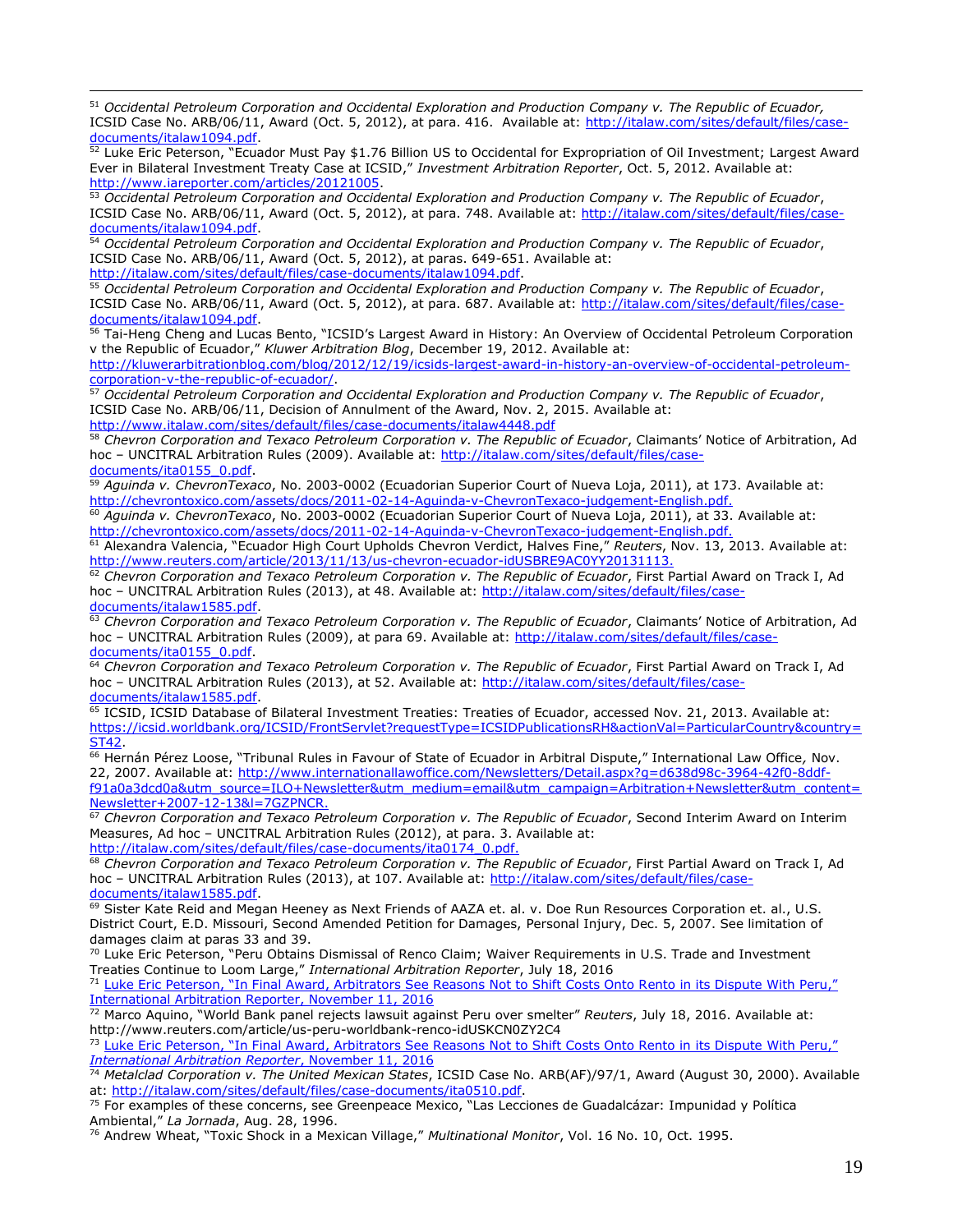<sup>77</sup> Petitioner's Outline of Argument, In the Matter of Arbitration Pursuant to Chapter 11 of NAFTA between Metalclad Corporation and the United Mexican States, ICSID Additional Facility, Case Number ARB(AF)/97/1, Supreme Court of British Columbia, Jan. 22, 2001, at 3

<sup>78</sup> *Metalclad Corporation v. The United Mexican States*, ICSID Case No. ARB(AF)/97/1, Award (August 30, 2000). Available at: [http://italaw.com/sites/default/files/case-documents/ita0510.pdf.](http://italaw.com/sites/default/files/case-documents/ita0510.pdf)

<sup>79</sup> *Metalclad Corporation v. The United Mexican States*, ICSID Case No. ARB(AF)/97/1, Award (August 30, 2000), at para. 131. Available at: [http://italaw.com/sites/default/files/case-documents/ita0510.pdf.](http://italaw.com/sites/default/files/case-documents/ita0510.pdf)

<sup>80</sup> *Metalclad Corporation v. The United Mexican States*, ICSID Case No. ARB(AF)/97/1, Award (August 30, 2000), at paras. 106-107. Available at: [http://italaw.com/sites/default/files/case-documents/ita0510.pdf.](http://italaw.com/sites/default/files/case-documents/ita0510.pdf)

<sup>81</sup> *Metalclad Corporation v. The United Mexican States*, ICSID Case No. ARB(AF)/97/1, Award (August 30, 2000), at paras. 74-112. Available at: [http://italaw.com/sites/default/files/case-documents/ita0510.pdf.](http://italaw.com/sites/default/files/case-documents/ita0510.pdf)

82 Metalclad Corporation v. The United Mexican States, ICSID Case No. ARB(AF)/97/1, Award (August 30, 2000), at para. 99. Available at: [http://italaw.com/sites/default/files/case-documents/ita0510.pdf.](http://italaw.com/sites/default/files/case-documents/ita0510.pdf)

<sup>83</sup> *See*, Stephen L. Kass and Jean M. McCarroll, "The 'Metalclad' Decision Under NAFTA's Chapter 11," *New York Law Journal*, Oct. 27, 2000.

<sup>84</sup> Reasons for Judgment of the Honourable Mr. Justice Tysoe, *the United Mexican States v. Metalclad Corporation*, Supreme Court of British Columbia, May 2, 2001, at 47-48.

<sup>85</sup> *S.D. Myers, Inc. v. Government of Canada*, Partial Award, Ad hoc—UNCITRAL Arbitration Rules (2000). Available at: [http://italaw.com/sites/default/files/case-documents/ita0747.pdf.](http://italaw.com/sites/default/files/case-documents/ita0747.pdf)

86 Basel Convention on the Control of Transboundary Movements of Hazardous Wastes and their Disposal Adopted by the Conference of the Plenipotentiaries on Mar. 22, 1989

<sup>87</sup> 15 U.S.C. § 2601.

 $\overline{a}$ 

<sup>88</sup> 59 FR 62785, 62877 (Dec. 6, 1994).

<sup>89</sup> *S.D. Myers, Inc. v. Government of Canada*, Statement of Defense, Ad hoc—UNCITRAL Arbitration Rules (1999), at 4.

<sup>90</sup> *S.D. Myers, Inc. v. Government of Canada*, Statement of Defense, Ad hoc—UNCITRAL Arbitration Rules (1999), 5-7.

<sup>91</sup> *S.D. Myers, Inc. v. Government of Canada*, Partial Award, Ad hoc—UNCITRAL Arbitration Rules (2000), at paras. 237- 288. Available at: [http://italaw.com/sites/default/files/case-documents/ita0747.pdf.](http://italaw.com/sites/default/files/case-documents/ita0747.pdf)

<sup>92</sup> *S.D. Myers, Inc. v. Government of Canada*, Partial Award, Ad hoc—UNCITRAL Arbitration Rules (2000), at paras. 238 269. Available at: [http://italaw.com/sites/default/files/case-documents/ita0747.pdf.](http://italaw.com/sites/default/files/case-documents/ita0747.pdf)

<sup>93</sup> *S.D. Myers, Inc. v. Government of Canada*, Partial Award, Ad hoc—UNCITRAL Arbitration Rules (2000), at paras. 238- 232. Available at: [http://italaw.com/sites/default/files/case-documents/ita0747.pdf.](http://italaw.com/sites/default/files/case-documents/ita0747.pdf)

<sup>94</sup> *Abengoa S.A. y COFIDES S.A. v. United Mexican States*, ICSID Case No. ARB(AF)/09/2, Award (April 18, 2013). Available at: [http://italaw.com/sites/default/files/case-documents/italaw3187.pdf.](http://italaw.com/sites/default/files/case-documents/italaw3187.pdf)

95 Katia Fach Gomez, "ICSID Claim by Spanish Companies Against Mexico over the Center for the Integral Management of Industrial Resources," *Spain Arbitration Review*, August 2010, at 7. Available at:

[http://papers.ssrn.com/sol3/papers.cfm?abstract\\_id=1631835&download=yes.](http://papers.ssrn.com/sol3/papers.cfm?abstract_id=1631835&download=yes)

96 Katia Fach Gomez, "ICSID Claim by Spanish Companies Against Mexico over the Center for the Integral Management of Industrial Resources," *Spain Arbitration Review*, August 2010, at 9-10. Available at:

[http://papers.ssrn.com/sol3/papers.cfm?abstract\\_id=1631835&download=yes.](http://papers.ssrn.com/sol3/papers.cfm?abstract_id=1631835&download=yes)

<sup>97</sup> Network for Justice in Global Investment, "Criticism of the Million-Dollar Compensation by the Mexican Government to Multinational Company, Abengoa," June 21, 2013. Available at: [http://justinvestment.org/2013/07/criticism-of-the](http://justinvestment.org/2013/07/criticism-of-the-million-dollar-compensation-by-the-mexican-government-to-multinational-company-abengoa/)[million-dollar-compensation-by-the-mexican-government-to-multinational-company-abengoa/.](http://justinvestment.org/2013/07/criticism-of-the-million-dollar-compensation-by-the-mexican-government-to-multinational-company-abengoa/)

98 Filip Balcerzak and Luke Eric Peterson, Mexico Held Liable for Expropriation of Waste Facility, and for Additional Mistreatment Prior to the Taking in the Abengoa Case, *Investment Arbitration Reporter*, May 21, 2014. Available at: [http://www.iareporter.com/articles/20140516\\_1.](http://www.iareporter.com/articles/20140516_1)

99 Filip Balcerzak and Luke Eric Peterson, "DCF Method Used to Value Waste Plant that Operated for mere Months; Arbitrators Ask if Investor Added to Harm Due to Poor Consultation with Locals," *Investment Arbitration Reporter*, May 21, 2014. Available at: [http://www.iareporter.com/articles/20140516.](http://www.iareporter.com/articles/20140516)

<sup>100</sup> *William Ralph Clayton, William Richard Clayton, Douglas Clayton, Daniel Clayton and Bilcon of Delaware, Inc. v. Canada*, Award on Jurisdiction and Liability, Ad hoc—UNCITRAL Arbitration Rules (2015). Available at: [http://www.italaw.com/sites/default/files/case-documents/italaw4212.pdf.](http://www.italaw.com/sites/default/files/case-documents/italaw4212.pdf)

<sup>101</sup> *William Ralph Clayton, William Richard Clayton, Douglas Clayton, Daniel Clayton and Bilcon of Delaware, Inc. v. Canada*, Award on Jurisdiction and Liability, Ad hoc—UNCITRAL Arbitration Rules (2015), at para. 153. Available at: [http://www.italaw.com/sites/default/files/case-documents/italaw4212.pdf.](http://www.italaw.com/sites/default/files/case-documents/italaw4212.pdf)

102 Joint Review Panel, "Environmental Assessment of the White Point Quarry and Marine Terminal Project," October 2007 at 57, 102-103. Available at: [http://www.novascotia.ca/nse/ea/whitespointquarry/WhitesPointQuarryFinalReport.pdf.](http://www.novascotia.ca/nse/ea/whitespointquarry/WhitesPointQuarryFinalReport.pdf)

<sup>103</sup> *William Ralph Clayton, William Richard Clayton, Douglas Clayton, Daniel Clayton and Bilcon of Delaware, Inc. v. Canada*, Award on Jurisdiction and Liability, Ad hoc—UNCITRAL Arbitration Rules (2015), at paras. 162-163. Available at: [http://www.italaw.com/sites/default/files/case-documents/italaw4212.pdf.](http://www.italaw.com/sites/default/files/case-documents/italaw4212.pdf)

104 Fisheries and Oceans Canada, "The Government of Canada's Response to the Environmental Assessment Report of the Joint Review Panel on the Whites Point Quarry and Marine Terminal Project (the Project)," Government of Canada, 2007. Available at: [http://www.dfo-mpo.gc.ca/reports-rapports/quarry/gr-quarry-eng.htm.](http://www.dfo-mpo.gc.ca/reports-rapports/quarry/gr-quarry-eng.htm)

105 Fisheries and Oceans Canada, "The Government of Canada's Response to the Environmental Assessment Report of the Joint Review Panel on the Whites Point Quarry and Marine Terminal Project (the Project)," Government of Canada, 2007. Available at: [http://www.dfo-mpo.gc.ca/reports-rapports/quarry/gr-quarry-eng.htm.](http://www.dfo-mpo.gc.ca/reports-rapports/quarry/gr-quarry-eng.htm)

<sup>106</sup> *William Ralph Clayton, William Richard Clayton, Douglas Clayton, Daniel Clayton and Bilcon of Delaware, Inc. v. Canada*, Notice of Arbitration, Ad hoc—UNCITRAL Arbitration Rules (2008), at paras. 33-37. Available at: [http://www.italaw.com/sites/default/files/case-documents/italaw1143.pdf.](http://www.italaw.com/sites/default/files/case-documents/italaw1143.pdf)

<sup>107</sup> *William Ralph Clayton, William Richard Clayton, Douglas Clayton, Daniel Clayton and Bilcon of Delaware, Inc. v. Canada*, Award on Jurisdiction and Liability, Ad hoc—UNCITRAL Arbitration Rules (2015), at 124-179. Available at: [http://www.italaw.com/sites/default/files/case-documents/italaw4212.pdf.](http://www.italaw.com/sites/default/files/case-documents/italaw4212.pdf)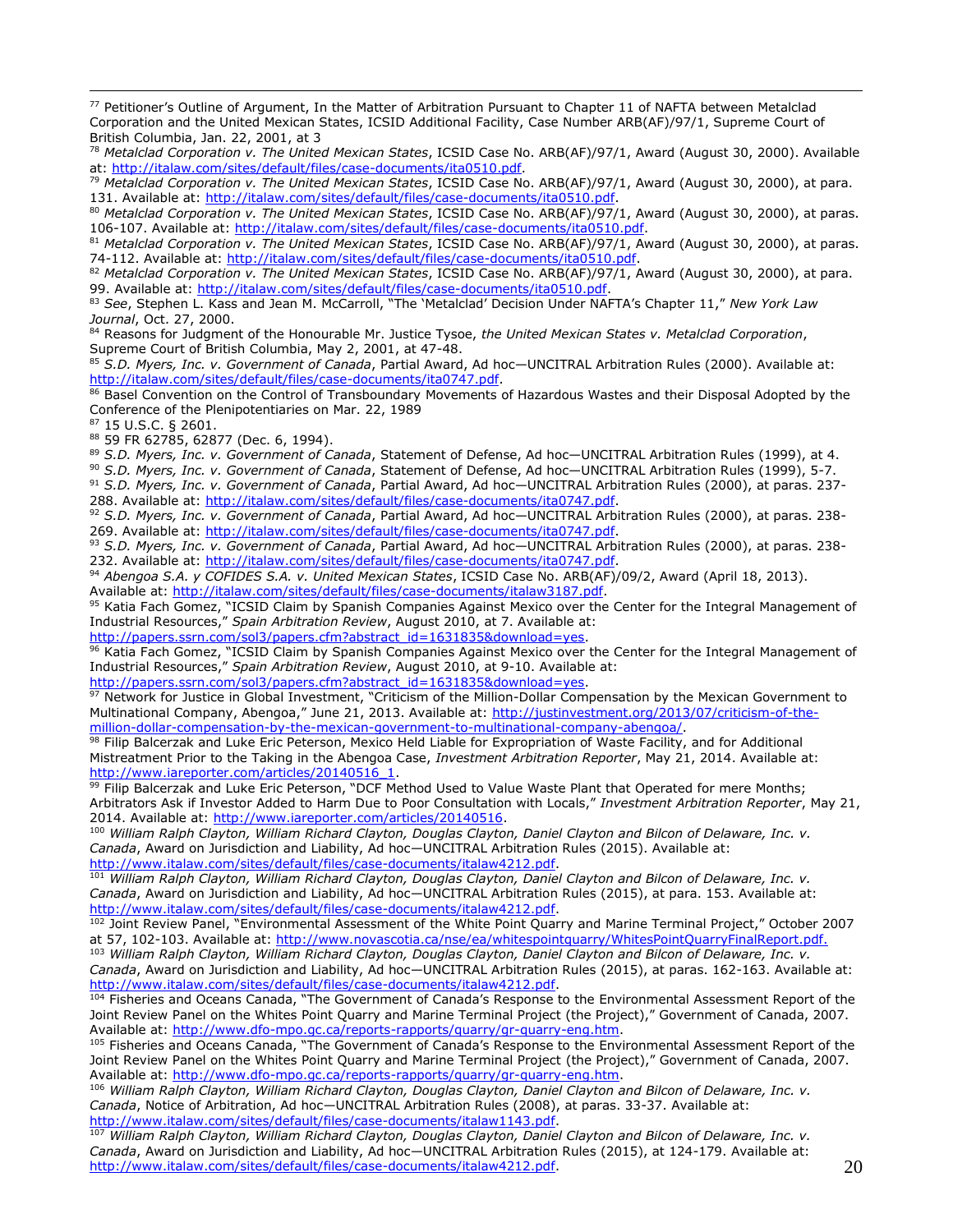<sup>108</sup> *William Ralph Clayton, William Richard Clayton, Douglas Clayton, Daniel Clayton and Bilcon of Delaware, Inc. v. Canada*, Award on Jurisdiction and Liability, Ad hoc—UNCITRAL Arbitration Rules (2015), at 742. Available at: [http://www.italaw.com/sites/default/files/case-documents/italaw4212.pdf.](http://www.italaw.com/sites/default/files/case-documents/italaw4212.pdf)

<sup>109</sup> Paul Withers, "Nova Scotia Taxpayers May Be on Hook for NAFTA," *CBC News*, March 24, 2015. Available at: [http://www.cbc.ca/news/canada/nova-scotia/nova-scotia-taxpayers-may-be-on-hook-for-nafta-defeat-1.3006319.](http://www.cbc.ca/news/canada/nova-scotia/nova-scotia-taxpayers-may-be-on-hook-for-nafta-defeat-1.3006319)

<sup>110</sup> *William Ralph Clayton, William Richard Clayton, Douglas Clayton, Daniel Clayton and Bilcon of Delaware, Inc. v. Canada*, Dissenting Opinion of Professor Donald McRae, Ad hoc—UNCITRAL Arbitration Rules (2015), at 19. Available at: [http://www.italaw.com/sites/default/files/case-documents/italaw4213.pdf.](http://www.italaw.com/sites/default/files/case-documents/italaw4213.pdf)

 $^{111}$  Request for Arbitration, Cosigo Resources, Ltd., Cosigo Resources Sucursal Colombia, Tobie Mining and Energy, Inc. v. Colombia, February 19. 2016.

<sup>112</sup> Jack Newsham, "Attorney Behind \$16.5B Colombia Gold Fight Says More Coming," *Law360,* March 21, 2016 <sup>113</sup> Luke Eric Peterson, "Two New Treaty-Based Disputes Center on Friction Between Colombian Mining and National Parks," *International Arbitration Reporter*, March 9, 2016

<sup>114</sup> Jack Newsham, "Attorney Behind \$16.5B Colombia Gold Fight Says More Coming," *Law360,* March 21, 2016 <sup>115</sup> *Infinito Gold Ltd. v. Costa Rica*, ICSID Case No. ARB/14/5, Request for Arbitration (February 6, 2014). Available at: [http://italaw.com/sites/default/files/case-documents/italaw3118.pdf.](http://italaw.com/sites/default/files/case-documents/italaw3118.pdf)

<sup>116</sup> Zack Dyer & Tania Lara*,* 3 years after Costa Rica kicked out gold-mining company, legal battle continues*, Tico Times,*  November 21, 2013. Available at [http://www.ticotimes.net/2013/11/22/3-years-after-costa-rica-kicked-out-gold-mining](http://www.ticotimes.net/2013/11/22/3-years-after-costa-rica-kicked-out-gold-mining-company-legal-battle-continues)[company-legal-battle-continues](http://www.ticotimes.net/2013/11/22/3-years-after-costa-rica-kicked-out-gold-mining-company-legal-battle-continues)

<sup>117</sup> Zach Dyer, "Infinito Gold to sue Costa Rica in World Bank court for \$1 billion," *Tico Times*, October 3, 2013. Available at: [http://www.ticotimes.net/2013/10/04/infinito-gold-to-sue-costa-rica-in-world-bank-court-for-1-billion.](http://www.ticotimes.net/2013/10/04/infinito-gold-to-sue-costa-rica-in-world-bank-court-for-1-billion)

<sup>118</sup> Costa Rica Court Annuls Infinito Gold Concession, Reuters, Nov. 24, 2010. Available at

<http://www.reuters.com/article/2010/11/25/costarica-gold-idUSN2425147520101125>

 $\overline{a}$ 

<sup>119</sup> Carlos Salazar F., "En Canadá celebran fracaso judicial de Infinito Gold en Costa Rica," *El País*, July 4, 2013. Available at: [http://elpais.cr/frontend/noticia\\_detalle/1/83170.](http://elpais.cr/frontend/noticia_detalle/1/83170)

<sup>120</sup> Mike McDonald, Costa Rica Bans Open Pit Mining for Metals, *Tico Times*, Nov. 9, 2010 Available at <http://www.ticotimes.net/2010/11/10/costa-rica-bans-open-pit-mining-for-metals>

<sup>121</sup> Zach Dyer, "Infinto Gold Files Lawsuit Against Costa Rican Government Over Canceled Gold Mining Contract," *Tico Times*, February 10, 2014. Available at: [http://www.ticotimes.net/2014/02/10/infinito-gold-files-lawsuit-against-costa](http://www.ticotimes.net/2014/02/10/infinito-gold-files-lawsuit-against-costa-rica-over-canceled-gold-mining-contract)[rica-over-canceled-gold-mining-contract.](http://www.ticotimes.net/2014/02/10/infinito-gold-files-lawsuit-against-costa-rica-over-canceled-gold-mining-contract)

<sup>122</sup> *Infinito Gold Ltd. v. Costa Rica*, ICSID Case No. ARB/14/5, Request for Arbitration (February 6, 2014), at paras. 97-99. Available at: [http://italaw.com/sites/default/files/case-documents/italaw3118.pdf.](http://italaw.com/sites/default/files/case-documents/italaw3118.pdf)

<sup>123</sup> *Saluka Investments B.V. v. The Czech Republic*, Partial Award, Ad hoc—UNCITRAL Arbitration Rules (2006), at paras. 75-83. Available at: [http://www.italaw.com/sites/default/files/case-documents/ita0740.pdf.](http://www.italaw.com/sites/default/files/case-documents/ita0740.pdf)

<sup>124</sup> *Saluka Investments B.V. v. The Czech Republic*, Partial Award, Ad hoc—UNCITRAL Arbitration Rules (2006), at paras. 36-41. Available at: [http://www.italaw.com/sites/default/files/case-documents/ita0740.pdf.](http://www.italaw.com/sites/default/files/case-documents/ita0740.pdf)

<sup>125</sup> *Saluka Investments B.V. v. The Czech Republic*, Partial Award, Ad hoc—UNCITRAL Arbitration Rules (2006), at para. 66. Available at: [http://www.italaw.com/sites/default/files/case-documents/ita0740.pdf.](http://www.italaw.com/sites/default/files/case-documents/ita0740.pdf)

<sup>126</sup> *Saluka Investments B.V. v. The Czech Republic*, Partial Award, Ad hoc—UNCITRAL Arbitration Rules (2006), at para. 83. Available at: [http://www.italaw.com/sites/default/files/case-documents/ita0740.pdf.](http://www.italaw.com/sites/default/files/case-documents/ita0740.pdf)

<sup>127</sup> Watson, Farley & Williams, "Investment Treaty Update," Spring 2006. Available at:

[http://www.wfw.com/Publications/Publication254/\\$FILE/WFW%20Investment%20Treaty%20Update%20Spring%202006.](http://www.wfw.com/Publications/Publication254/$FILE/WFW%20Investment%20Treaty%20Update%20Spring%202006.pdf) [pdf.](http://www.wfw.com/Publications/Publication254/$FILE/WFW%20Investment%20Treaty%20Update%20Spring%202006.pdf)

<sup>128</sup> *Saluka Investments B.V. v. The Czech Republic*, Partial Award, Ad hoc—UNCITRAL Arbitration Rules (2006), at paras. 65, 71. Available at: [http://www.italaw.com/sites/default/files/case-documents/ita0740.pdf.](http://www.italaw.com/sites/default/files/case-documents/ita0740.pdf)

<sup>129</sup> Saluka Investments B.V. v. The Czech Republic, Partial Award, Ad hoc-UNCITRAL Arbitration Rules (2006), at para. 165. Available at: [http://www.italaw.com/sites/default/files/case-documents/ita0740.pdf.](http://www.italaw.com/sites/default/files/case-documents/ita0740.pdf)

<sup>130</sup> *Saluka Investments B.V. v. The Czech Republic*, Partial Award, Ad hoc—UNCITRAL Arbitration Rules (2006), at para. 83. Available at: [http://www.italaw.com/sites/default/files/case-documents/ita0740.pdf.](http://www.italaw.com/sites/default/files/case-documents/ita0740.pdf)

<sup>131</sup> *Saluka Investments B.V. v. The Czech Republic*, Partial Award, Ad hoc—UNCITRAL Arbitration Rules (2006), at para. 497. Available at: [http://www.italaw.com/sites/default/files/case-documents/ita0740.pdf.](http://www.italaw.com/sites/default/files/case-documents/ita0740.pdf)

132 Luke Eric Peterson, "Czech Republic to Pay Dutch Firm Slauka \$188 Million (US), Plus 55 Million Interest; Contractual Counter-Claim Withdrawn," *Investment Arbitration Reporter*, July 1, 2008. Available at: [http://www.iareporter.com/articles/20091001\\_72.](http://www.iareporter.com/articles/20091001_72)

133 *CMS Gas Transmission Company v. The Republic of Argentina*, ICSID Case No. ARB/01/8, Award (May 12, 2005).

Available at: [http://italaw.com/sites/default/files/case-documents/ita0184.pdf.](http://italaw.com/sites/default/files/case-documents/ita0184.pdf)

134 Sarah Anderson and Sara Grusky, "How the World Bank's Investment Court, Free Trade Agreements, and Bilateral Investment Treaties have Unleashed a New Era of Corporate Power and What to Do About It," Food and Water Watch, April 2007. Available at: [https://www.foodandwaterwatch.org/images/water/world-water/bank-policy/ICSID\\_print.pdf.](https://www.foodandwaterwatch.org/images/water/world-water/bank-policy/ICSID_print.pdf) <sup>135</sup> *CMS Gas Transmission Company v. The Republic of Argentina*, ICSID Case No. ARB/01/8, Award (May 12, 2005), at paras. 68-73, 88. Available at: [http://italaw.com/sites/default/files/case-documents/ita0184.pdf.](http://italaw.com/sites/default/files/case-documents/ita0184.pdf)

<sup>136</sup> Sarah Anderson and Sara Grusky, "How the World Bank's Investment Court, Free Trade Agreements, and Bilateral Investment Treaties have Unleashed a New Era of Corporate Power and What to Do About It," Food and Water Watch, April 2007. Available at: [https://www.foodandwaterwatch.org/images/water/world-water/bank-policy/ICSID\\_print.pdf.](https://www.foodandwaterwatch.org/images/water/world-water/bank-policy/ICSID_print.pdf) <sup>137</sup> *CMS Gas Transmission Company v. The Republic of Argentina*, ICSID Case No. ARB/01/8, Award (May 12, 2005), at para. 99.

138 U.S.-Argentina Bilateral Investment Treaty, Article XI. Available at[: http://2001-](http://2001-2009.state.gov/documents/organization/43475.pdf) [2009.state.gov/documents/organization/43475.pdf.](http://2001-2009.state.gov/documents/organization/43475.pdf)

<sup>139</sup> *CMS Gas Transmission Company v. The Republic of Argentina*, ICSID Case No. ARB/01/8, Award (May 12, 2005), at 139.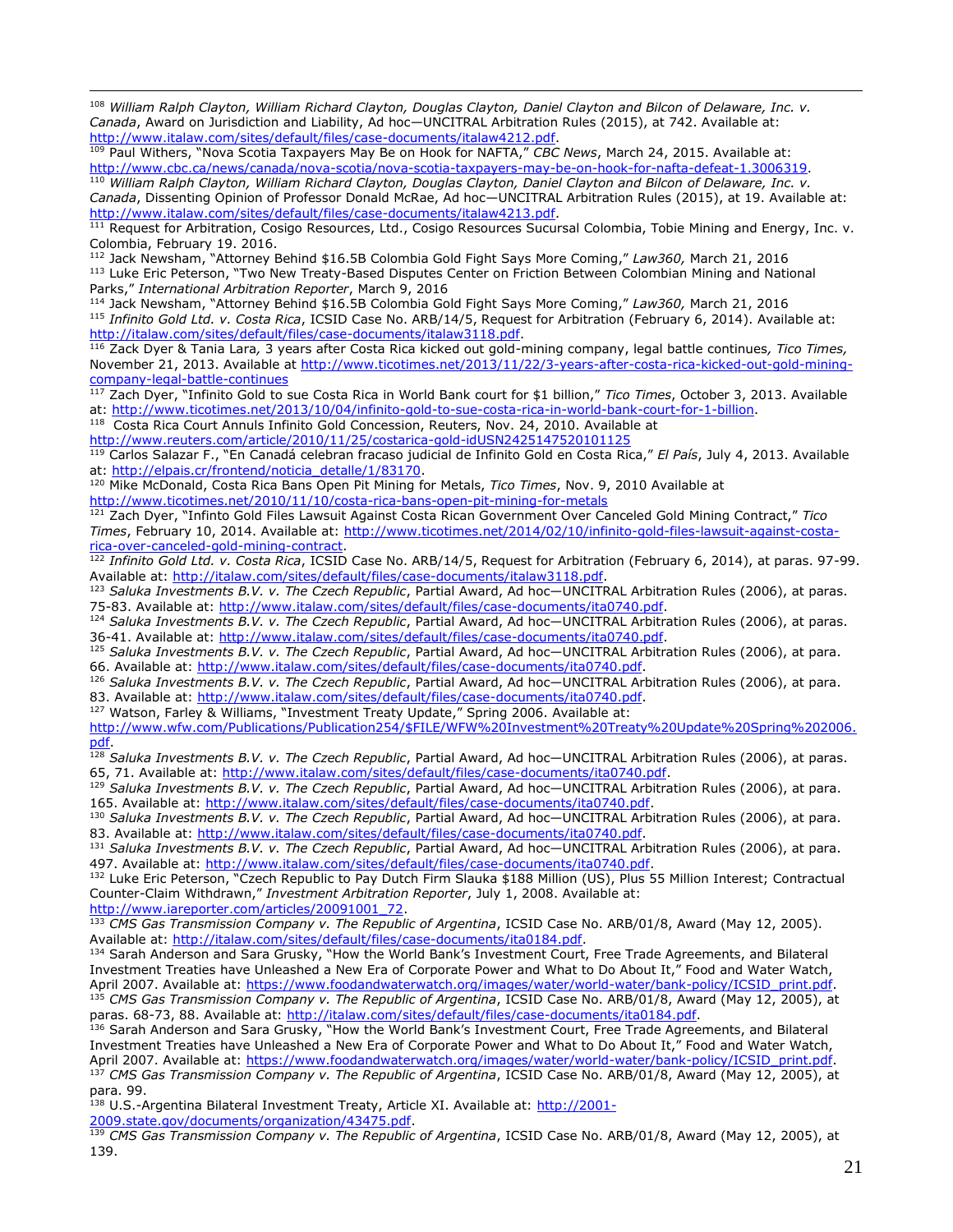140 Sarah Anderson and Sara Grusky, "How the World Bank's Investment Court, Free Trade Agreements, and Bilateral Investment Treaties have Unleashed a New Era of Corporate Power and What to Do About It," Food and Water Watch, April 2007. Available at: [https://www.foodandwaterwatch.org/images/water/world-water/bank-policy/ICSID\\_print.pdf.](https://www.foodandwaterwatch.org/images/water/world-water/bank-policy/ICSID_print.pdf) <sup>141</sup> *LG&E Energy Corp., LG&E Capital Corp., and LG&E International, Inc .v. Argentine Republic*, ICSID Case No. ARB/02/1,

Award (October 3, 2006), at para. 257.

<sup>142</sup> Sarah Anderson and Sara Grusky, "How the World Bank's Investment Court, Free Trade Agreements, and Bilateral Investment Treaties have Unleashed a New Era of Corporate Power and What to Do About It," Food and Water Watch, April 2007. Available at: [https://www.foodandwaterwatch.org/images/water/world-water/bank-policy/ICSID\\_print.pdf.](https://www.foodandwaterwatch.org/images/water/world-water/bank-policy/ICSID_print.pdf) <sup>143</sup> "Come and get me: Argentina is putting international arbitration to the test," *The Economist*, February 18, 2012. Available at: [http://www.economist.com/node/21547836.](http://www.economist.com/node/21547836)

<sup>144</sup> *See*, for example, *Blue Ridge Investments, LLC v. The Republic of Argentina*, 10 Civ. 153 Southern District of New York, Memorandum Opinion and Order (September 30, 2012). Available at:

[http://www.italaw.com/sites/default/files/case-documents/italaw1102.pdf.](http://www.italaw.com/sites/default/files/case-documents/italaw1102.pdf)

<sup>145</sup> *Eureko B.V. v. Republic of Poland*, Partial Award, August 19, 2005. Available at:

[http://www.italaw.com/sites/default/files/case-documents/ita0308\\_0.pdf.](http://www.italaw.com/sites/default/files/case-documents/ita0308_0.pdf)

<sup>146</sup> Luke Eric Peterson, "Backgrounder: Eurkeo v. Poland Reaches Anti-Climax after Notable Liability Award and Battle over Arbitrator Challenge," *Investment Arbitration Reporter*, October 14, 2009. Available at:

[http://www.iareporter.com/articles/20091021\\_1.](http://www.iareporter.com/articles/20091021_1)

 $\overline{a}$ 

<sup>147</sup> *Eureko B.V. v. Republic of Poland*, Partial Award, August 19, 2005, at paras. 231-243. Available at: [http://www.italaw.com/sites/default/files/case-documents/ita0308\\_0.pdf.](http://www.italaw.com/sites/default/files/case-documents/ita0308_0.pdf)

<sup>148</sup> *Eureko B.V. v. Republic of Poland*, Partial Award, August 19, 2005, at paras. 244-260. Available at: [http://www.italaw.com/sites/default/files/case-documents/ita0308\\_0.pdf.](http://www.italaw.com/sites/default/files/case-documents/ita0308_0.pdf)

<sup>149</sup> *Eureko B.V. v. Republic of Poland*, Dissenting Opinion, August 19, 2005, at para. 11. Available at: [http://italaw.com/sites/default/files/case-documents/ita0307\\_0.pdf.](http://italaw.com/sites/default/files/case-documents/ita0307_0.pdf)

150 Luke Eric Peterson, "Backgrounder: Eurkeo v. Poland Reaches Anti-Climax after Notable Liability Award and Battle over Arbitrator Challenge," *Investment Arbitration Reporter*, October 14, 2009. Available at: [http://www.iareporter.com/articles/20091021\\_1.](http://www.iareporter.com/articles/20091021_1) .

<sup>151</sup> Luke Eric Peterson, "Eureko Settles One Claim with Poland, But Quietly Pursues a Separate Health Insurance Suit against the Slovak Republic," *Investment Arbitration Reporter*, October 14, 2009. Available at: [http://www.iareporter.com/articles/20091021.](http://www.iareporter.com/articles/20091021)

<sup>152</sup> *Azurix Corp. v. The Argentine Republic, ICSID Case No. ARB/01/12*, Award (July 14, 2006). Available at: [http://www.italaw.com/sites/default/files/case-documents/ita0061.pdf.](http://www.italaw.com/sites/default/files/case-documents/ita0061.pdf)

<sup>153</sup> "Argentina: Azurix may be sanctioned," *South American Business Information*, 27 May 2000.

<sup>154</sup> "Argentine city warns its dwellers of toxic water." *Orlando Sentinel*, 26 April 2000. "Argentine city says tap water is toxic," *U.S. Water News Online*, May 2000. Perin, Monica, "Azurix water bugs Argentina," *Houston Business Journal*, 5 May 2000.

<sup>155</sup> Azurix 10-K filings for 2000, p. 38, Securities and Exchange Commission, 2001.

<sup>156</sup> *Azurix Corp. v. The Argentine Republic, ICSID Case No. ARB/01/12*, Award (July 14, 2006), at para. 129. Available at: [http://www.italaw.com/sites/default/files/case-documents/ita0061.pdf.](http://www.italaw.com/sites/default/files/case-documents/ita0061.pdf)

<sup>157</sup> For a list of such complaints, *see* Public Citizen, "Liquid Assets: Enron's Dip into Water Business Highlights Pitfalls of Privatization," PC report, March 2002, at 13-14. Available at: [http://www.citizen.org/documents/LiquidAssets.pdf.](http://www.citizen.org/documents/LiquidAssets.pdf) <sup>158</sup> Azurix third quarter 10-Q filings for 2001, p. 9. Securities and Exchange Commission, 2001.

<sup>159</sup> *Azurix Corp. v. The Argentine Republic, ICSID Case No. ARB/01/12*, Award (July 14, 2006), at para. 43. Available at: [http://www.italaw.com/sites/default/files/case-documents/ita0061.pdf.](http://www.italaw.com/sites/default/files/case-documents/ita0061.pdf)

<sup>160</sup> *Azurix Corp. v. The Argentine Republic, ICSID Case No. ARB/01/12*, Award (July 14, 2006), at para. 310. Available at: [http://www.italaw.com/sites/default/files/case-documents/ita0061.pdf.](http://www.italaw.com/sites/default/files/case-documents/ita0061.pdf)

<sup>161</sup> *Azurix Corp. v. The Argentine Republic, ICSID Case No. ARB/01/12*, Award (July 14, 2006), at para. 441, 442. Available at: [http://www.italaw.com/sites/default/files/case-documents/ita0061.pdf.](http://www.italaw.com/sites/default/files/case-documents/ita0061.pdf)

<sup>162</sup> Railroad Development Corporation v. Republic of Guatemala, ICSID Case No. ARB/07/23, Notice of Intent (March 13, 2007). Available at: [http://italaw.com/sites/default/files/case-documents/italaw1457.pdf.](http://italaw.com/sites/default/files/case-documents/italaw1457.pdf)

<sup>163</sup> Railroad Development Corporation v. Republic of Guatemala, ICSID Case No. ARB/07/23, Third Statement of Henry Posner III (October 5, 2010), at paras. 3-9.

164 Railroad Development Corporation v. Republic of Guatemala, ICSID Case No. ARB/07/23, Respondent's Counter-Memorial on Merits (October 5, 2010), at para. 102. Available at: [http://italaw.com/sites/default/files/case](http://italaw.com/sites/default/files/case-documents/ita0705.pdf)[documents/ita0705.pdf.](http://italaw.com/sites/default/files/case-documents/ita0705.pdf)

<sup>165</sup> *Railroad Development Corporation v. Republic of Guatemala*, ICSID Case No. ARB/07/23, Award (June 29, 2012), at para. 91. Available at: [http://italaw.com/sites/default/files/case-documents/ita1051.pdf.](http://italaw.com/sites/default/files/case-documents/ita1051.pdf)

<sup>166</sup> *Railroad Development Corporation v. The Republic of Guatemala,* Claimant's Memorial on the Merits, ICSID Case No. ARB/07/23, June 26, 2009.

<sup>167</sup> *Railroad Development Corporation v. Republic of Guatemala*, ICSID Case No. ARB/07/23, Award (June 29, 2012), at para. 221. Available at: [http://italaw.com/sites/default/files/case-documents/ita1051.pdf.](http://italaw.com/sites/default/files/case-documents/ita1051.pdf)

<sup>168</sup> *Railroad Development Corporation v. Republic of Guatemala*, ICSID Case No. ARB/07/23, Award (June 29, 2012), at para. 283. Available at: [http://italaw.com/sites/default/files/case-documents/ita1051.pdf.](http://italaw.com/sites/default/files/case-documents/ita1051.pdf)

<sup>169</sup> *See* Lori Wallach, "'Fair and Equitable Treatment' and Investors' Reasonable Expectations: Rulings in U.S. FTAs & BITs Demonstrate FET Definition Must be Narrowed," PC memo, September 5, 2012. [http://www.citizen.org/documents/MST-](http://www.citizen.org/documents/MST-Memo.pdf)[Memo.pdf.](http://www.citizen.org/documents/MST-Memo.pdf)

<sup>170</sup> *Glamis Gold, Ltd. v. United States of America*, Award, Ad hoc—UNCITRAL Arbitration Rules (2009), at 576.

<sup>171</sup> Dominican Republic – Central America – United States Free Trade Agreement, ch. 10 (Appendix 10-B), Aug. 5, 2004, Pub. L. No. 109-53, 119 Stat. 462 (2005), at 10-27.

for TPP, Proves Insufficient as Tribunal Ignores Customary International Law Standard, Applies MST Definition from Past $22\,$ <sup>172</sup> *See* Lori Wallach and Ben Beachy, "CAFTA Investor-State Ruling: Annex on Minimum Standard of Treatment, Proposed